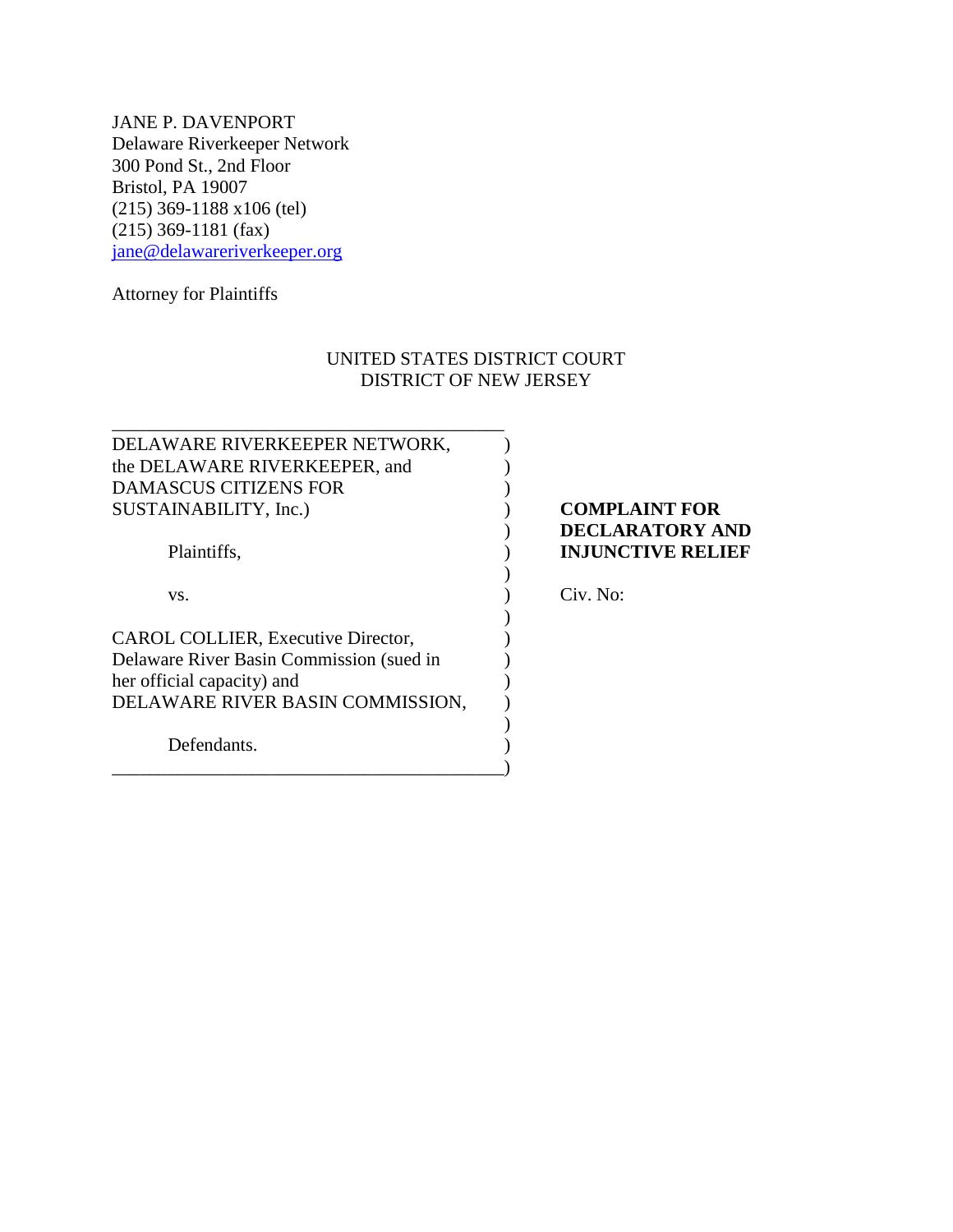### **INTRODUCTION**

1. Plaintiffs bring this action to challenge decisions by the Delaware River Basin Commission and its Executive Director, Carol Collier, unlawfully to exempt from regulation certain wells intended for exploration of natural gas within shale formations thousands of feet below the lands of the Delaware River Basin. These wells, extending thousands of feet into the earth, have numerous environmental impacts and pose numerous risks of contamination and pollution before any natural gas is ever extracted from them. By giving these wells a free pass to be constructed and drilled without Commission oversight, Defendants failed to meet their legal obligations towards the Special Protection Waters of the Delaware River, whose extraordinarily clean waters provide drinking water for millions of Americans, as well as waters necessary to the recreational, agricultural, industrial, commercial, aesthetic, and other requirements of citizens from New Jersey, New York, Pennsylvania, Delaware, and beyond.

#### **PARTIES**

2. Plaintiff **Delaware Riverkeeper Network** (DRN) is a non-profit organization established in 1988 to protect and restore the Delaware River, its associated watershed, tributaries, and habitats. To achieve these goals, DRN organizes and implements streambank restorations, a volunteer monitoring program, educational programs, environmental advocacy initiatives, recreational activities, and environmental law enforcement efforts throughout the entire Delaware River Basin watershed – an area which includes portions of New York, New Jersey, Pennsylvania and Delaware. The DRN is a membership organization with 6,500 members throughout the Delaware River watershed. DRN brings this lawsuit on behalf of its members.

3. Plaintiff **the Delaware Riverkeeper** is a full-time privately funded ombudsman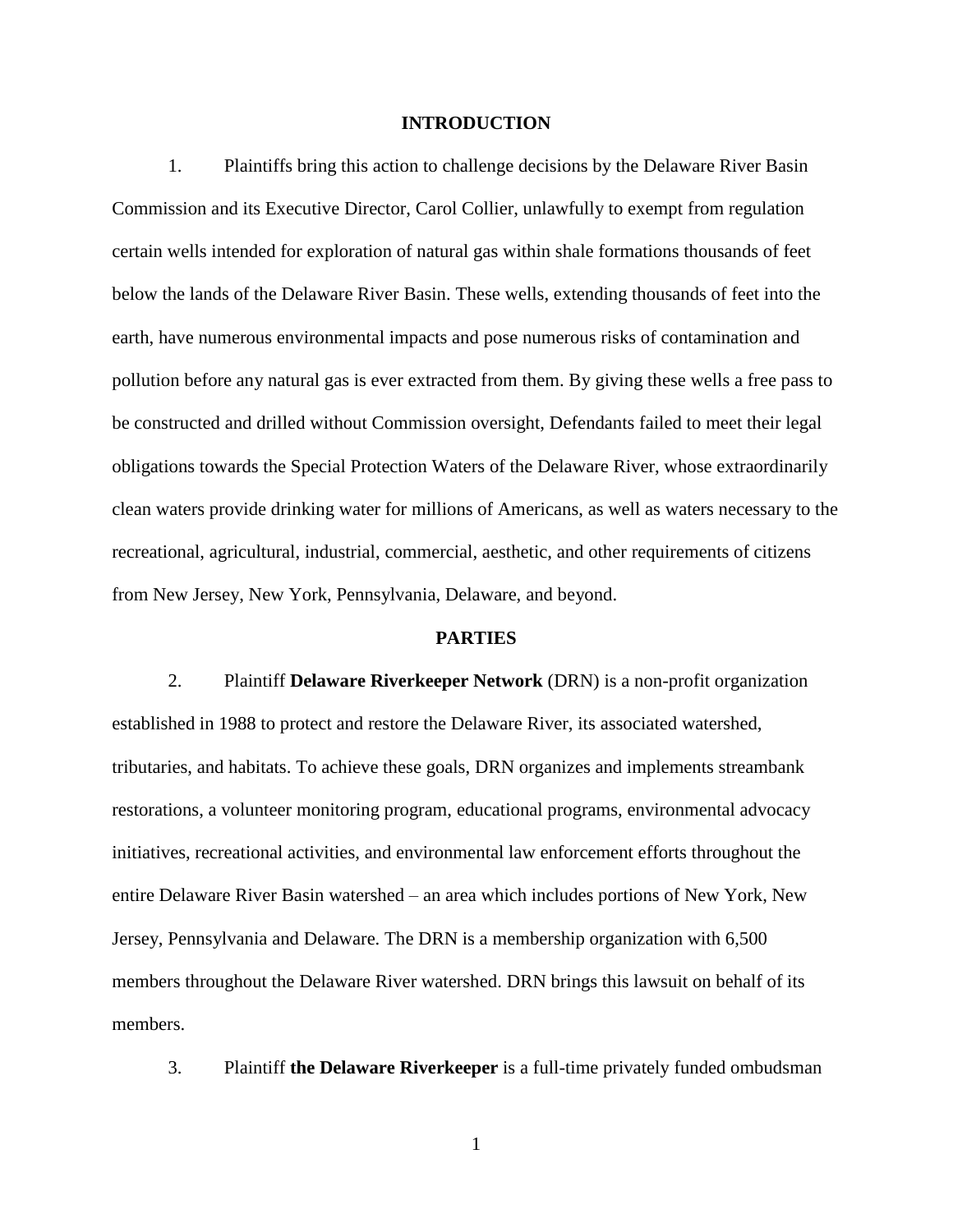who is responsible for the protection of the waterways in the Delaware River Watershed. The Delaware Riverkeeper, Maya van Rossum, advocates for the protection and restoration of the ecological, recreational, commercial and aesthetic qualities of the Delaware River, its tributaries and habitats.

4. DRN petitioned the Delaware River Basin Commission (DRBC) in 1990 to develop a program to protect the exceptional water quality and outstanding resources of the designated Wild and Scenic Delaware River pursuant to the Outstanding Natural Resource Waters (ONRW) provision of the federal Clean Water Act. In response, the DRBC amended its Water Code to include its unique version of ONRW, the Special Protection Waters program. In 1992 the DRBC granted the Upper and Middle Delaware Wild and Scenic River segments Outstanding Basin Waters status under their Special Protection Waters (SPW) program. In 2001, after the Lower Delaware River was designated by Congress as Wild and Scenic, DRN again petitioned DRBC to classify the Lower Delaware River as SPW. As a result of DRN"s efforts, the DRBC permanently designated the Lower Delaware River as Significant Resource Waters, a type of SPW, in July 2008. DRN also requested in its 2001 petition that DRBC fulfill the requirements for prioritization of the Upper and Middle Delaware Wild and Scenic River segments.

5. The Delaware Riverkeeper and DRN"s members all enjoy the water quality values of the Delaware River, particularly within the drainage area of Special Protection Waters. DRN members live, work, and recreate in the lands of the Delaware River Basin. DRN members boat, fish, canoe, birdwatch, hike, and participate in other commercial and recreational activities near or on the Delaware River and its tributaries and throughout the watershed. Many of DRN"s members obtain their water for domestic, agricultural, and other purposes from groundwaters,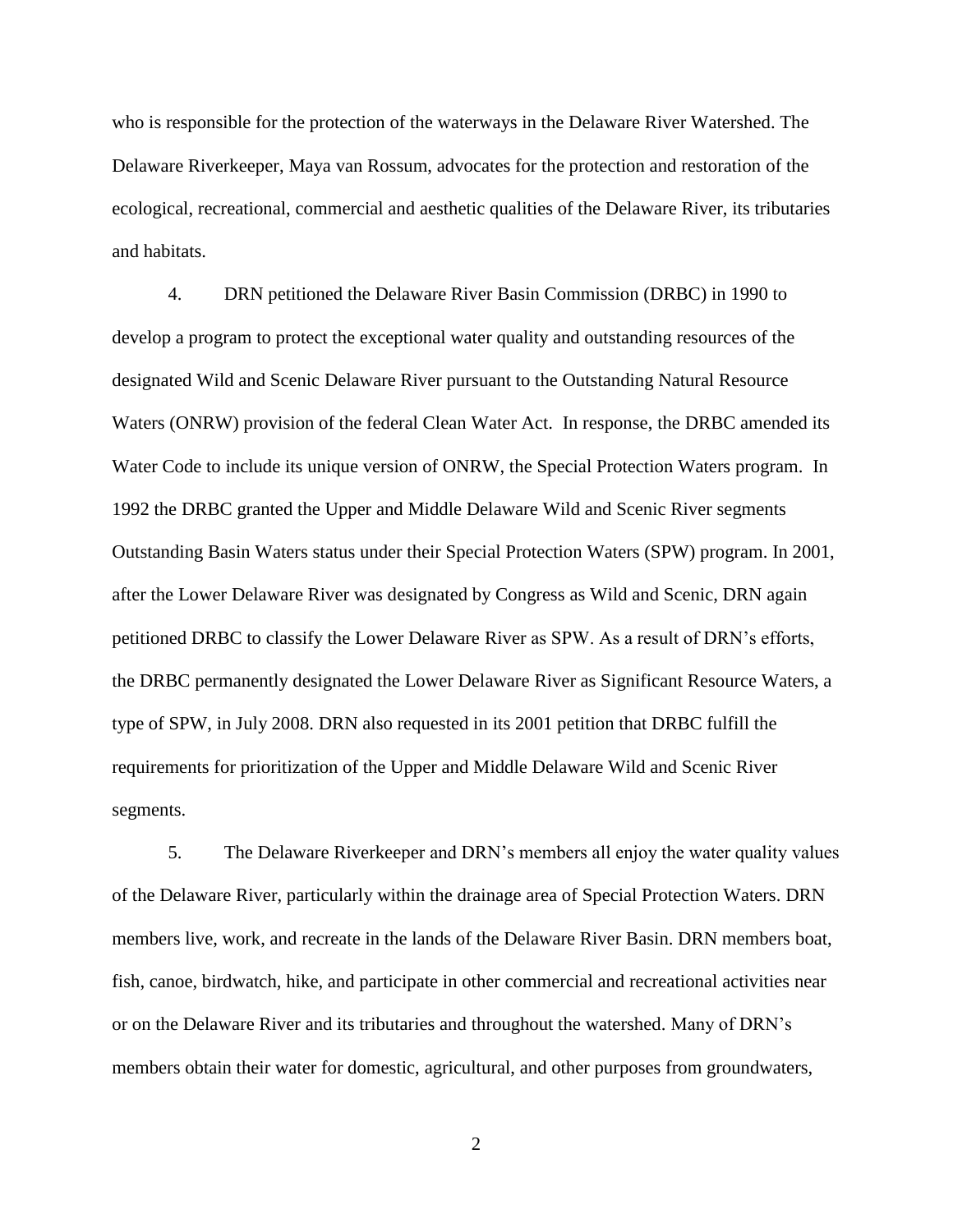streams and other surface waters within the Delaware River Basin.

6. DRN began publicly advocating on the issue of natural gas development in March 2008. DRN worked throughout 2008 and 2009 to bring this issue to the public"s attention and to advocate to the DRBC through letters filed regarding various aspects of natural gas development, specific applications from natural as development companies to the DRBC, and broad public policy issues. DRN also advocated for scientific studies and a moratorium on natural gas development to the DRBC members and state administrations and the federal representative on the DRBC through meetings and discussion and submittal of educational material from 2008 through to the present. DRN letters regarding issues were submitted to the DRBC throughout this period and DRN helped educate the public and encourage public participation through action alerts, press outreach, and public statements and editorials on various natural gas applications before the DRBC and points of decision by the DRBC.

7. The Delaware Riverkeeper and DRN"s members will be adversely affected by any change in water quality and flow as well as any diminution in the Delaware River Basin watershed"s ecological, aesthetic, and other values resulting from the unlawful actions of Defendants challenged herein. DRN brings this action on behalf of its members.

8. Plaintiff **Damascus Citizens for Sustainability, Inc.** (DCS) is a non-profit organization established in 2008 to protect the Delaware River Basin and watershed from the risks associated with natural gas exploration, production, processing and transportation (collectively "natural gas development") and to promote the health and prosperity of communities in the Delaware River Basin. DCS"s 5,000 members live, work, recreate and have family, property and businesses in the Delaware River Basin. Many of DCS"s members obtain their water for domestic, agricultural, and other purposes from groundwaters, streams and other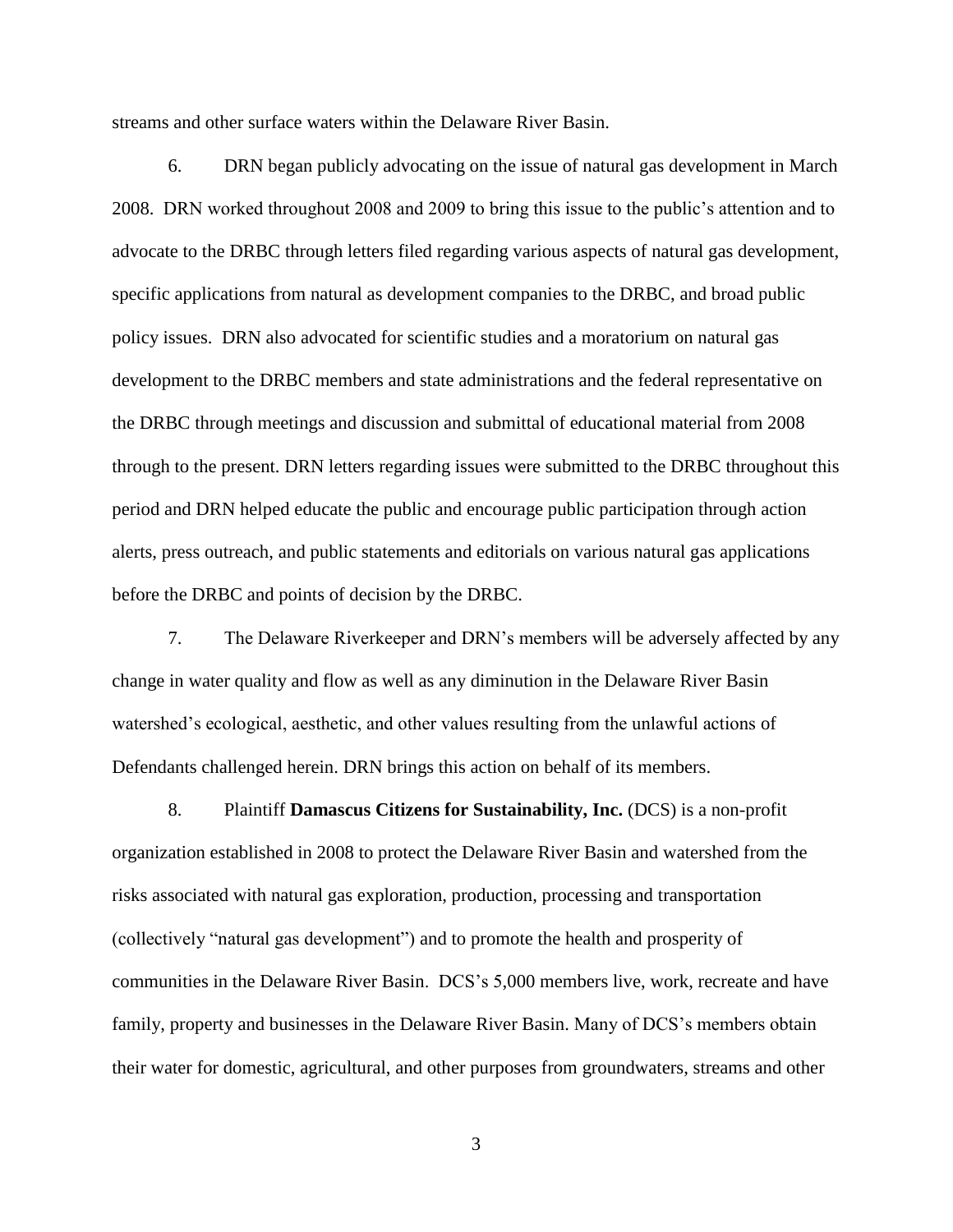surface waters within the Basin. Natural gas development will have an adverse impact on these water resources, the environment and the ecosystems in the Basin that are important to DCS and its members. DCS and its members are committed to protecting the existing high quality waters, environment, and ecosystems in the Basin for current and future generations from the risks associated with natural gas development. Natural gas development in other watersheds near the Basin has caused contamination of the environment and water supplies with pollutants released during and after natural gas development activities. These releases have damaged aquatic life in streams and rivers in many areas in watersheds near the Delaware River Basin.

9. DCS and its members interact with, use and enjoy the water resources and flora and fauna in the drainage area of the Special Protection Waters of the Basin and the areas within the Basin designated as a Scenic and Recreational River under the Wild and Scenic Rivers Act. DCS has advocated to the DRBC that it is required by the Delaware River Basin Compact to regulate any and all natural gas development that may have a substantial impact on the water resources and ecosystems of the Basin. In 2008, through the efforts of DCS and others, the DRBC issued an order to halt the drilling of a natural gas well in the Basin on the Matoushek property in the Wayne County, PA. In 2009, DCS and its members conducted aerial flyover inspections and documented that gas drilling activities on the Robson property in Wayne County had caused the death of numerous trees in areas down gradient from a drill pad. DCS reported these conditions to DRBC and the Pennsylvania Department of Environmental Protection (PADEP), which resulted in a PADEP enforcement action against the gas company at the site.

10. In 2010, DCS was instrumental in assisting the National Park Service and the U.S. Fish & Wildlife Service in the preparation and submission of referral letters to the DRBC to compel full Commission review of exploratory natural gas wells that had been excluded from a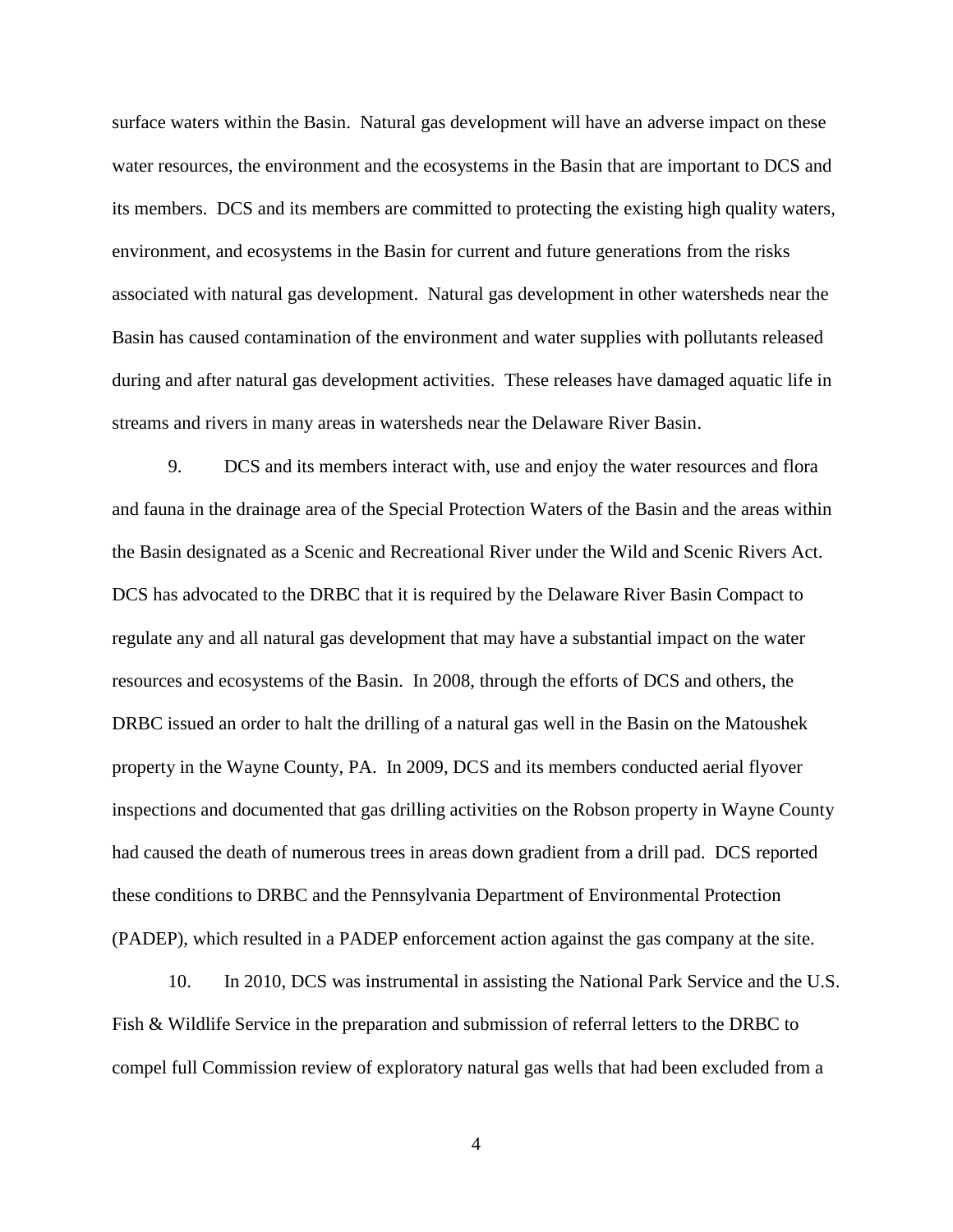prior referral by the Executive Director of DRBC to the full Commission of shale gas wells intended for production. Also in 2010, DCS submitted the hearing requests that led to the Commission granting the hearing at issue in this case.

11. DCS and its members will be adversely affected by any change in water quality and flow as well as any diminution in the Delaware River Basin watershed"s ecological, aesthetic, and other values resulting from the unlawful actions of Defendants challenged herein. DCS brings this lawsuit on behalf of its members.

12. Defendant **Carol R. Collier** is the Executive Director of the Delaware River Basin Commission and is named in her official capacity..

13. Defendant **Delaware River Basin Commission** is an agency and instrumentality created by the signatory parties to the Delaware River Basin Compact of 1961. It consists of the four governors of Delaware, New Jersey, New York, and Pennsylvania, ex officio, and the Division Engineer, North Atlantic Division, U.S. Army Corps of Engineers, who serves as the federal representative. The DRBC is charged with conserving and managing the water resources of the Delaware River and its watershed

#### **JURISDICTION AND VENUE**

14. This Court has jurisdiction of this action under 28 U.S.C. § 1331 (federal question jurisdiction), by virtue of the Delaware River Basin Compact, 75 Stat. 688, Pub. L. 87-328 (Sept. 27, 1961). Compact Article 15.1(p) reads in relevant part: "The United States district courts shall have original jurisdiction of all cases or controversies arising under the Compact..."

15. The Court may grant declaratory and injunctive relief pursuant to 28 U.S.C. § 2202 (declaratory and injunctive relief).

16. Venue is proper in this Court pursuant to 28 U.S.C. § 1391(e) because it is the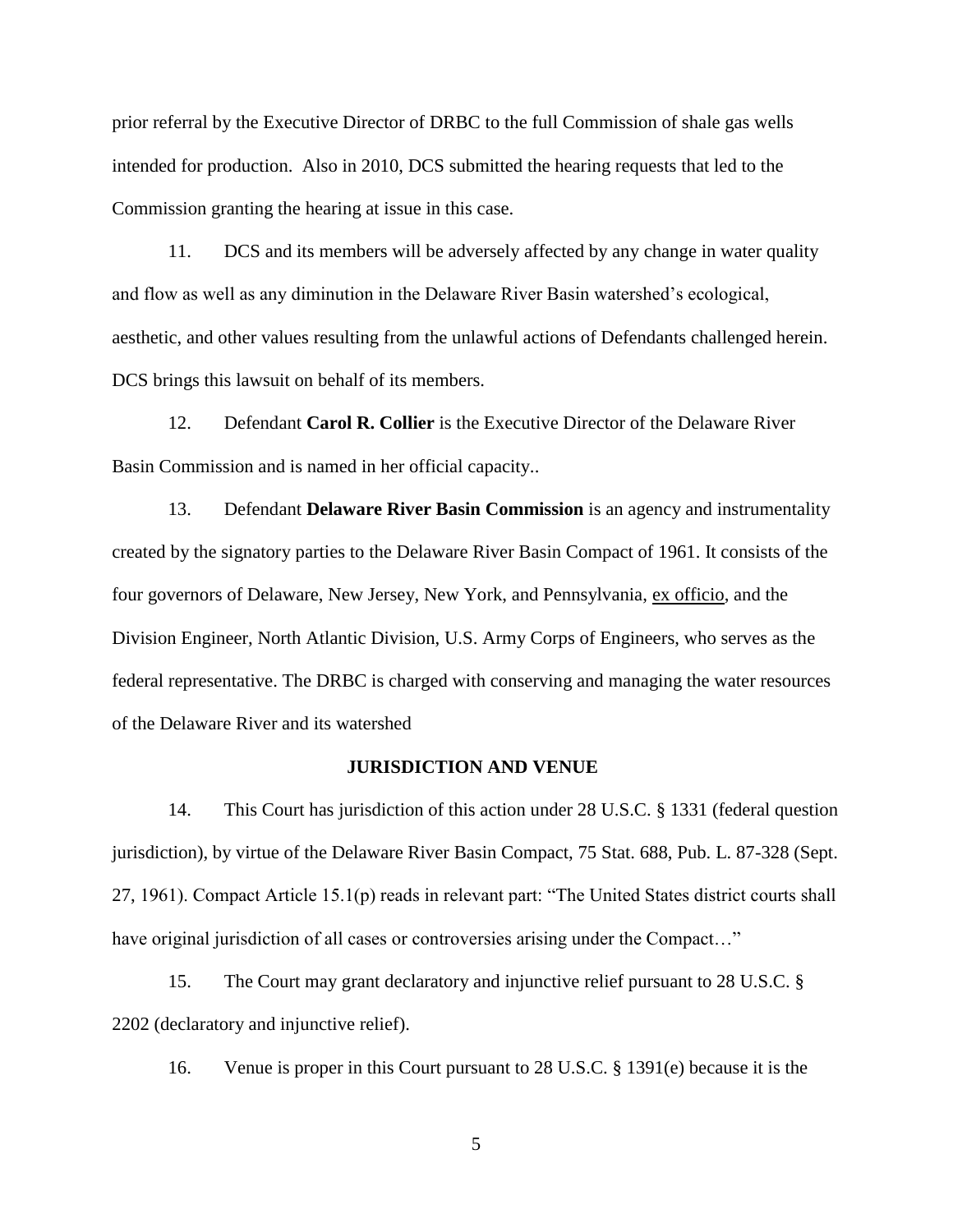judicial district within which Defendants DRBC and Carol Collier, Executive Director of DRBC, are located, and Defendants' actions giving rise to this complaint occurred within this judicial district.

17. DRBC Rule of Practice and Procedure Article 6, Section 2.6.10, 18 C.F.R. § 401.90, provides:

Any party participating in a hearing conducted pursuant to the provisions of this article may appeal any final commission action. To be timely, such an appeal must be filed with an appropriate federal court, as provided in Article 15.1(p) of the Commission"s Compact, within forty-five (45) days of the final Commission action.

18. Plaintiffs have timely filed this action within 45 days of Defendants' rescission on December 8, 2010, of Plaintiffs' request for a hearing originally granted by Defendants on July 14, 2010. Plaintiffs have exhausted their administrative remedies and have no adequate remedy at law. Unless the Court grants the requested relief, Defendants" actions will allow irreparable harm to the environment, to Plaintiffs, and to the public. No monetary damages or other legal remedy can adequately compensate Plaintiffs or the public for these harms.

### **STATUTORY FRAMEWORK**

19. Following the entry of a consent decree in New Jersey v. New York, 347 U.S. 995 (1954), the four states party to this water resources litigation and the federal government negotiated the Delaware River Basin Compact. The Compact was entered into by President John F. Kennedy and the governors of New Jersey, New York, Delaware, and Pennsylvania in 1961 and created the Delaware River Basin Commission to conserve and manage the resources of the Delaware River under the Compact's terms.

20. Article 13, Section 13.1 of the Compact provides for the development and adoption, and periodic review and revision, of a Comprehensive Plan "for the immediate and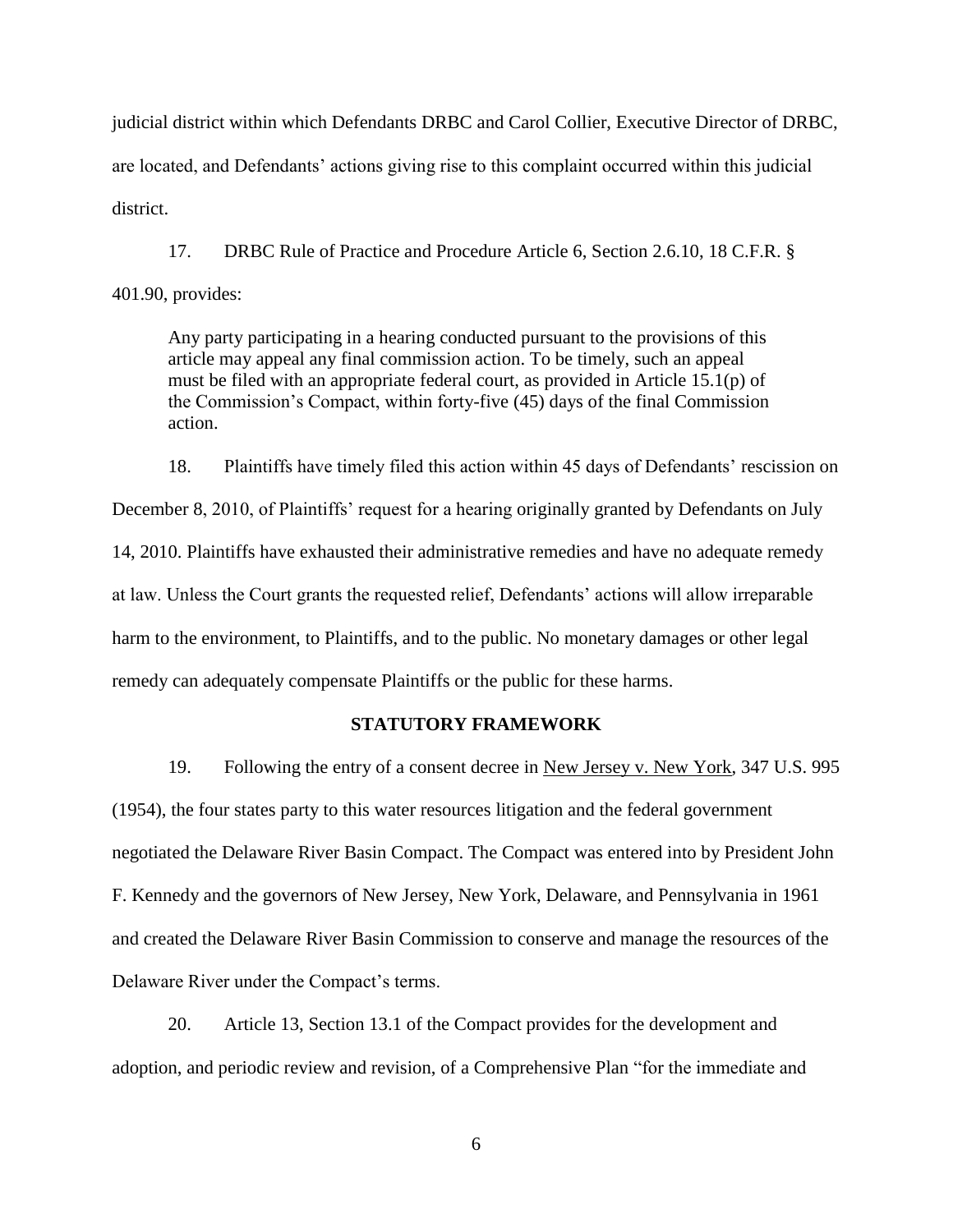long range development and use of the water resources of the basin. The plan shall include all public and private projects and facilities which are required, in the judgment of the commission, for the optimum planning, development, conservation, utilization, management and control of the water resources of the basin to meet present and future needs . . ."

21. The DRBC implements the Compact"s directives and objectives and the Comprehensive Plan through the Water Code and the Administrative Manual: Rules of Practice and Procedure (RPP) (codified at 18 CFR §§ 401.81–90). To implement the Comprehensive Plan, the Commission annually adopts a Water Resources Program as required by Article 13, Section 13.2.

22. Article 3, Section 3.8 of the Delaware River Basin Compact requires that

No project having a substantial effect on the water resources of the basin shall hereafter be undertaken by any person, corporation, or governmental authority unless it shall have been first submitted to and approved by the commission, subject to the provisions of Sections 3.3 and 3.5. The Commission shall approve a project whenever it finds and determines that such project would not substantially impair or conflict with the Comprehensive Plan and may modify and approve as modified, or may disapprove any such project whenever it finds and determines that the project would substantially impair or conflict with such Plan. The Commission shall provide by regulation for the procedure of submission, review and consideration of projects, and for its determinations pursuant to this section. Any determination of the Commission hereunder shall be subject to judicial review in any court of competent jurisdiction.

See also 18 C.F.R. § 401.32.

23. The entire non-tidal Delaware River is protected by Special Protection Waters anti-degradation regulations. This designation requires strict regulation to protect the water quality of all SPW waters, which is documented as "exceptional" through regular water quality testing by the DRBC. The agency must maintain the high existing water quality so that there is "no measurable change" except towards natural conditions. Water Code Article 3.10.3.A.2 et seq. codifies the anti-degradation program of the Commission"s Special Protection Waters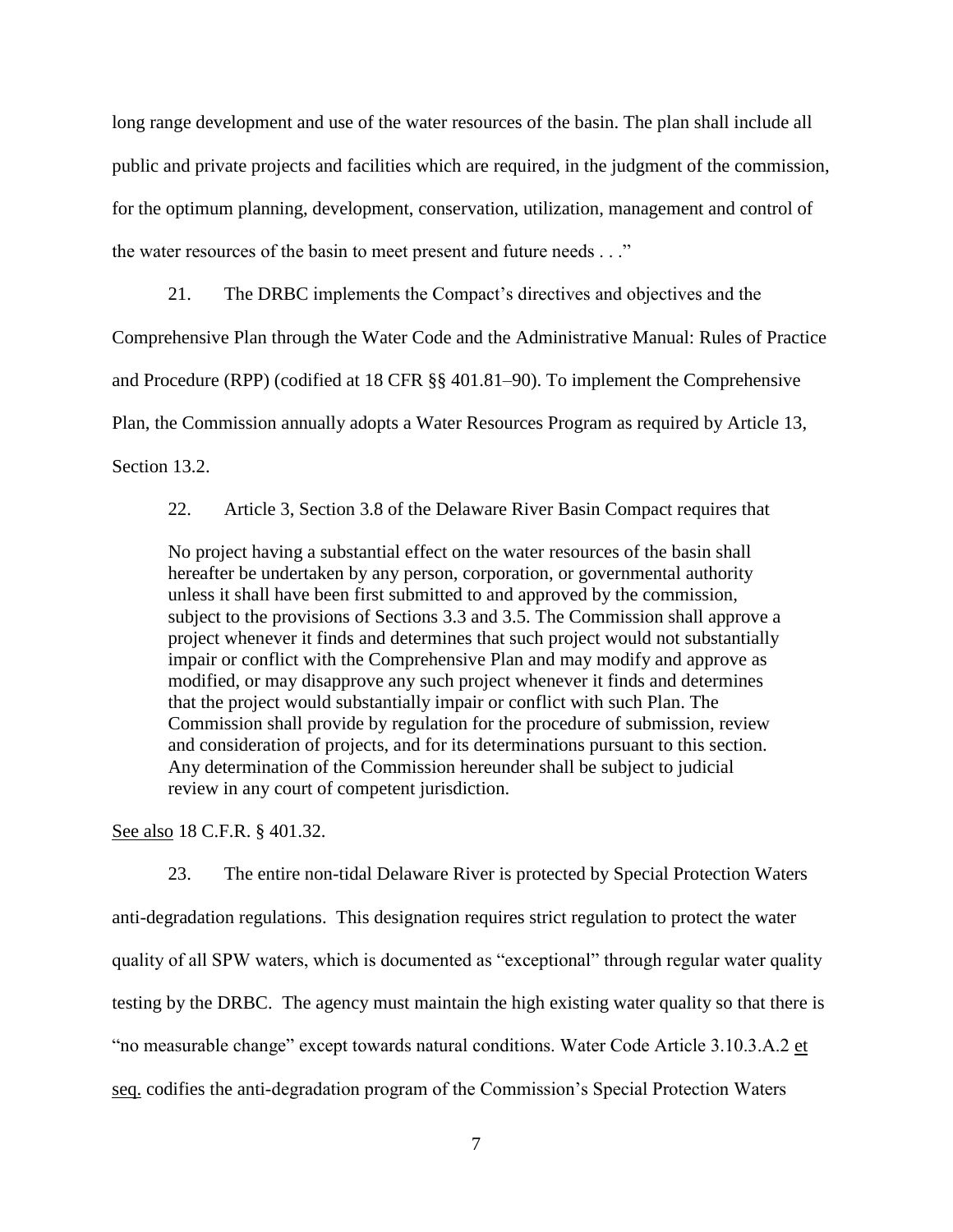program. See also 18 C.F.R. Part 410.

24. Section 2.3.5 of the Rules of Practice and Procedure (RPP) classifies projects for Commission review under Article 3, Section 3.8 of the Compact based upon whether or not the project will have a substantial effect on the water resources of the Basin.

25. RPP Section 2.3.5A enumerates nineteen classes of projects that are deemed not to have a substantial effect on the water resources of the Basin and therefore are not required to be submitted for Commission Review, "except as the Executive Director may specially direct by notice to the project owner or sponsor, or as a state or federal agency may refer under paragraph C. of this section."

26. RPP Section 2.3.5B specifies that "All other projects which have or may have a substantial effect on the water resources of the Basin shall be submitted to the Commission in accordance with these regulations for determination as to whether the project impairs or conflicts with the Comprehensive Plan." That section lists eighteen classes of projects that require Commission review unless otherwise exempted by RPP Section 2.3.5A.

27. In defining the last of these enumerated classes, RPP Section 2.3.5B.18 states: "Any other project that the Executive Director may specifically direct by notice to the project sponsor or land owner as having a potential substantial water quality impact on waters classified as Special Protection Waters."

28. RPP Section 2.3.5C enables federal and state agencies to refer otherwise-excluded projects to the Commission for action as follows:

Whenever a state or federal agency determines that a project falling within an excluded classification (as defined in paragraph A. of this section) may have a substantial effect on the water resources of the Basin, such project may be referred by the state or federal agency to the Commission for action under these Rules.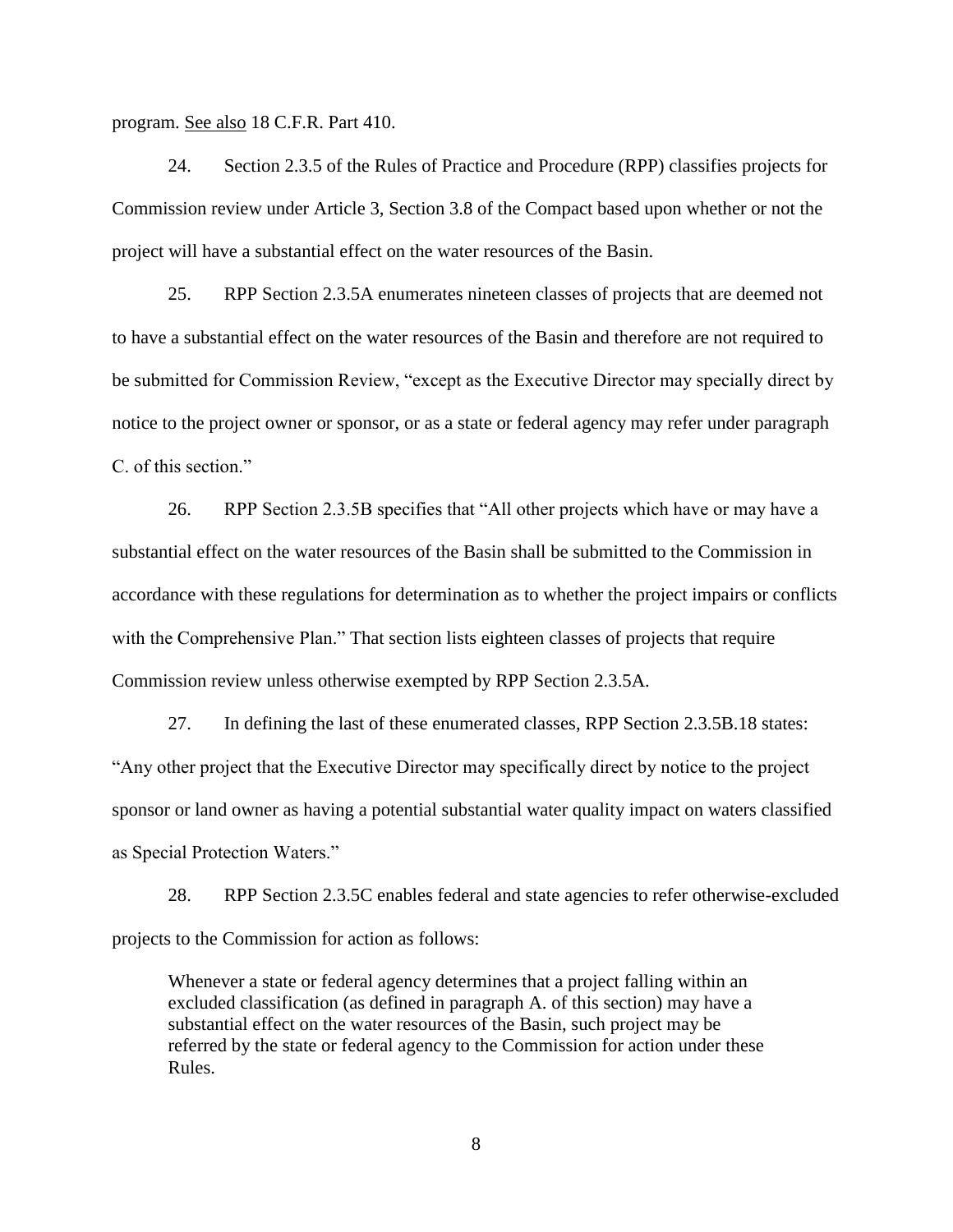29. RPP Article 6, "Administrative and Other Hearings," establishes administrative remedies for parties aggrieved by Commission action. Parties have a right to seek a hearing to review an action or decision of the Commission or Executive Director by submitting a hearing request in writing to the DRBC within 30 days of the action or decision at issue. Id. at Section 2.6.1C.

30. The Commission "shall grant a request for a hearing pursuant to this article if it determines that an adequate record with regard to the action or decision is not available, the contested case involves a determination by the Executive Director or staff which requires further action by the Commission or that the Commission has found that an administrative hearing is necessary or desirable." Id. at Section 2.6.2A.

31. Once a hearing request has been granted, the person requesting the hearing as well as any other person whose legal rights may be affected is deemed an interested party. Id. at Section 2.6.4A. Interested parties have the "right to be represented by counsel, to present evidence and to examine and cross-examine witnesses." Id. Additionally, non-parties may submit written statements to the Commission concerning the subject matter of the hearing for inclusion in the record. Id.

32. Upon granting a hearing request, the Commission may choose to appoint a Hearing Officer. Id. at 2.6.4B. The Hearing Officer is provided with the powers to run the hearing process as provided in Section 2.6.4B. DRBC staff and other expert witnesses may submit reports and testify at the hearing as called by the DRBC and interested parties. Sections 2.6.5A, B. A hearing is conducted on the record with the proceedings and evidence presented recorded by a designated stenographer. Section 2.6.6.

33. Once the hearing is concluded, the Hearing Officer prepares a report of his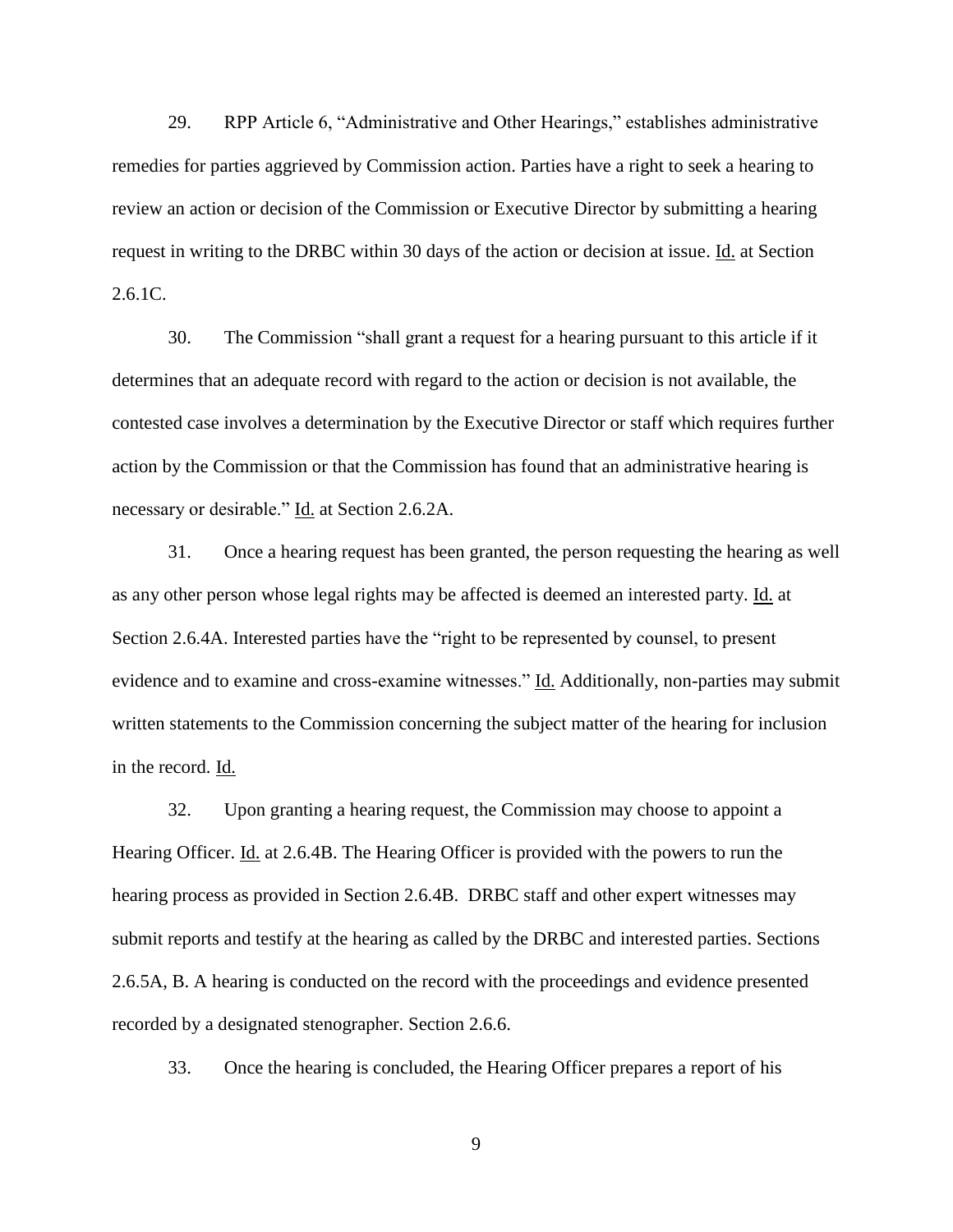findings and recommendations, which is served on each party to the hearing. Parties may file objections to the report together with briefs. The Hearing Officer"s report, together with any objections and briefs submitted, is then submitted to the Commission, which may choose to hold oral argument. Section 2.6.8A. The Executive Director may also submit comments on or a response to the Hearing Officer"s findings and report. Section 2.6.8B.

34. The Commission "will act upon the findings and recommendations of the Hearing Officer pursuant to law." Section 2.6.9A. This determination must be in writing and is to be filed "together with any transcript of the hearing, report of the Hearing Officer, objections thereto, and all plans, maps, exhibits and other papers, records or documents relating to the hearing." Section 2.6.9C.

35. The RPP provides for the assessment of costs for a hearing as follows:

Whenever a hearing is conducted under this article, the costs thereof, as herein defined, shall be assessed by the Hearing Officer to the party requesting the hearing unless apportioned between the interested parties where cost sharing is deemed fair and equitable by the Hearing Officer. For the purposes of this section costs include all incremental costs incurred by the Commission, including, but not limited to, hearing examiner and expert consultants reasonably necessary in the matter, stenographic record, rental of a hearing room and other related expenses.

RPP Section 2.6.7A.

36. The RPP provides for the appeal of a final Commission action on a hearing as

follows:

Any party participating in a hearing conducted pursuant to the provisions of this article may appeal any final Commission action. To be timely, such an appeal must be filed with an appropriate federal court, as provided in Article 15.1(p) of the Commission"s Compact, within forty-five (45) days of final Commission action.

RPP Section 2.6.10.

37. Under Pennsylvania state law and regulation, oil and gas drilling activities are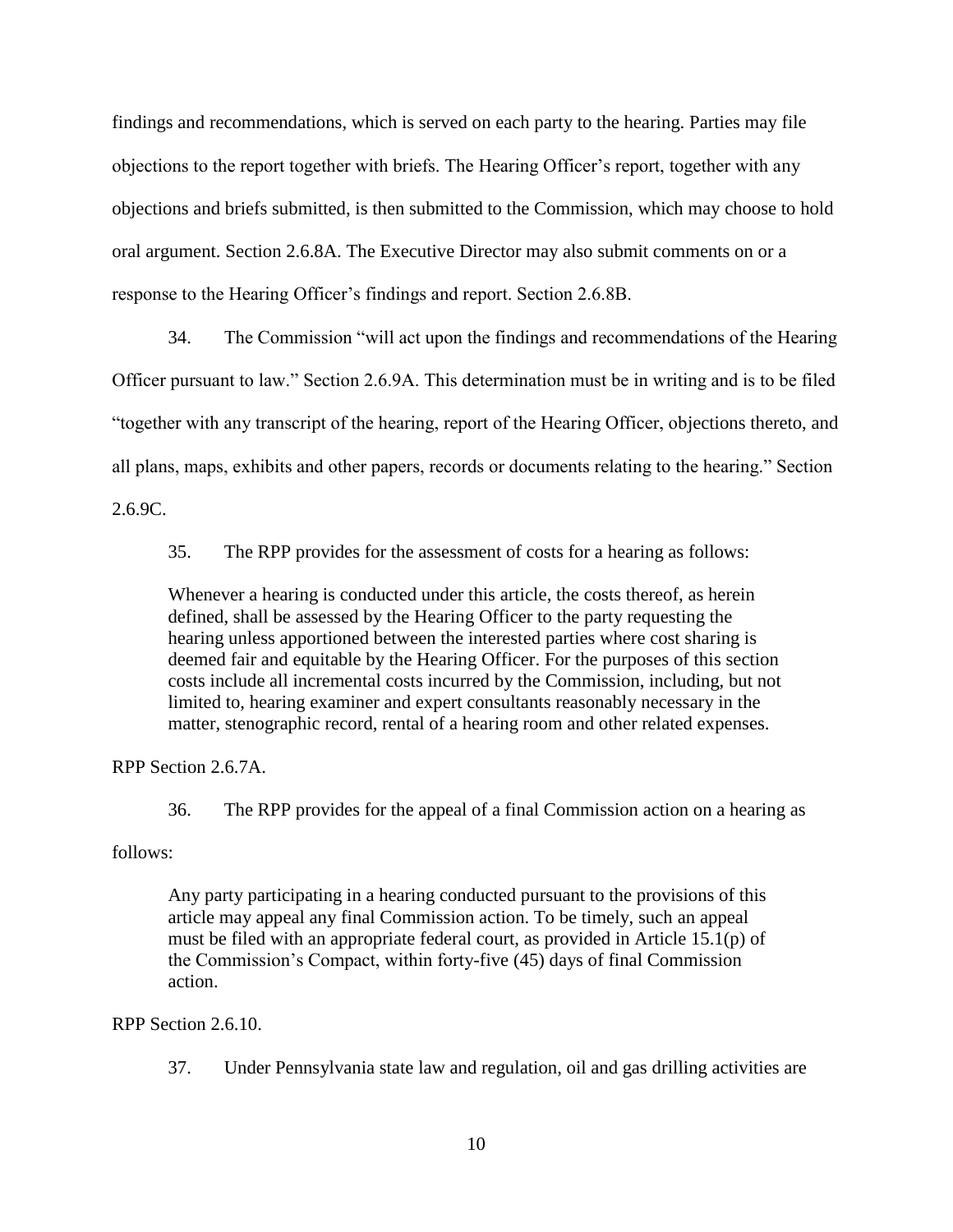governed by the Oil and Gas Act, 58 P.S. §601.101, et seq. and 25 Pa. Code Part 1, Subpart C, Article 1, Chap. 78. This statutory and regulatory regime is administered by the PADEP, which issues permits that authorizes and governs the construction and operation of natural gas wells in Pennsylvania.

### **FACTS**

38. Natural gas is bound in geologic formations thousands of feet underground in shale formations such as the Marcellus Shale. To access and extract this gas, vertical wells are bored to depths of thousands of feet below the earth"s surface. Then stimulation practices are used, including hydraulic fracturing, also known as "hydrofracking" or "fracking." Hydrofracking involves the injection into the well bore of millions of gallons of water mixed with chemical agents and other materials such as sand or silica at high pressure to fracture the rock and release the natural gas. In deep shale formations, horizontal drilling practices are also employed in which drilling proceeds horizontally from the terminus of a vertical well bore to maximize access the shale layer.

39. The consumptive use of this water, on average between 4 and 5 million gallons per hydrofracked well, will permanently deprive the Delaware River Basin waters and its ecosystems, including the clean drinking water for more than fifteen million citizens of New York, New Jersey, Pennsylvania and Delaware who rely on access to these freshwater resources. On the surface, each well pad results in earth disturbance through its construction and use and the construction and use of associated pits, roadways, pipelines and other related structures and land use changes, resulting in soil disturbances and compaction, erosion and sedimentation issues, nonpoint source pollution, point source pollution, stormwater runoff, and/or loss of forest habitat and species, and natural vegetative communities. All of these processes negatively affect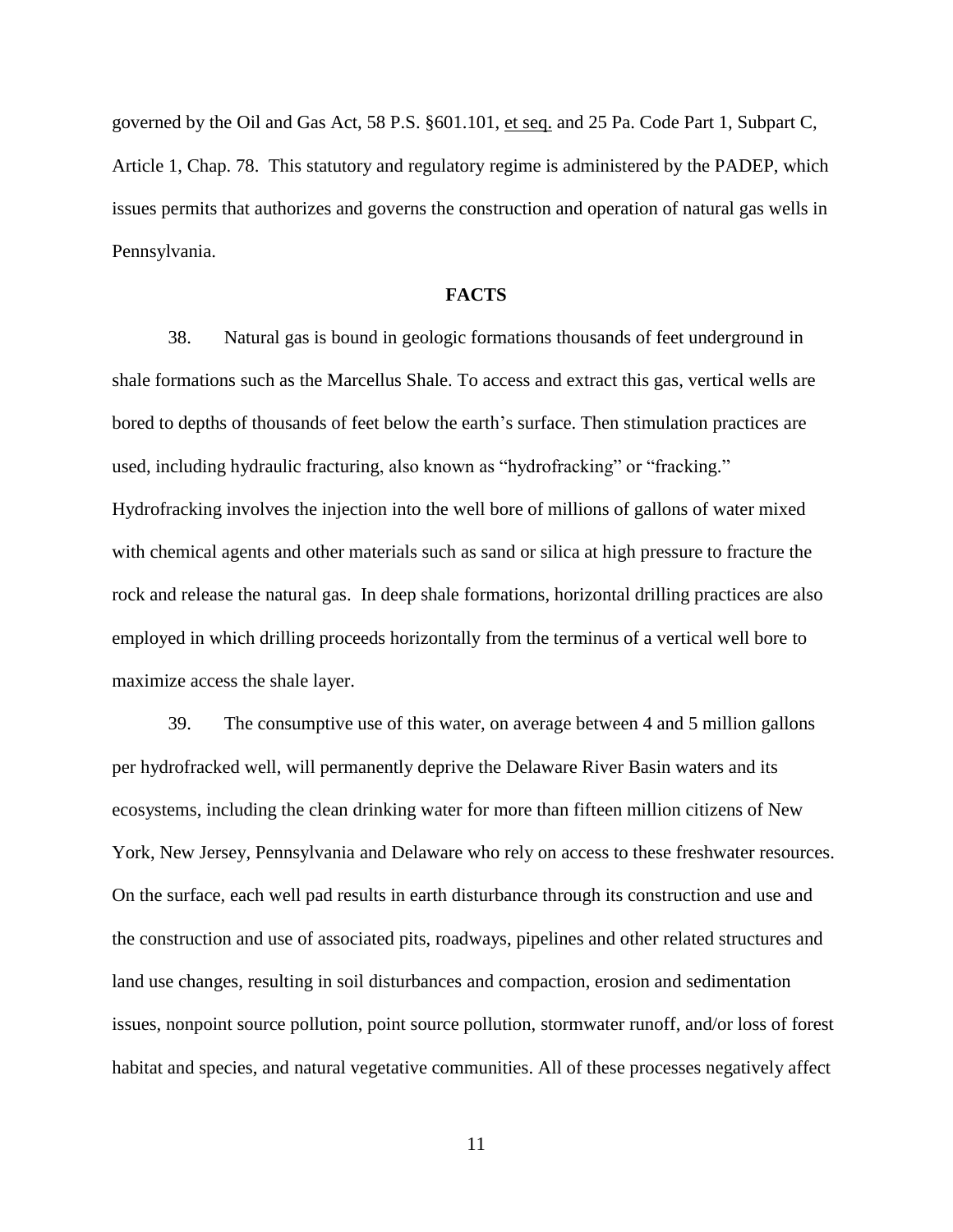the water quality, water quantity and flow regimes of the streams and rivers of the Basin as well as degrade the Basin"s ecosystems.

40. Natural gas well drilling, whether vertical or horizontal, and horizontal hydraulic fracturing also result in toxic pollution. Groundwater and surface water may be and often is contaminated by the chemicals used in drilling and fracturing as well as naturally occurring radioactive materials, salty brines, biological agents, hydrocarbons, heavy metals, dangerous gases and other chemical hazards occurring underground and accessed by drilling activities. The wastewater recovered from hydraulic fracturing operations must be properly captured, stored and treated to avoid the contamination of air and ground and surface waters. In Pennsylvania, waste waters are not required by state law and regulation to be tracked or monitored.

41. Although much public and media attention has been focused on the health and environmental risks of the hydraulic fracturing process, there are many environmental concerns associated with the installation of vertical wells intended for exploration, whether or not those wells are converted to production wells through horizontal drilling and hydrofracking technologies.

42. First, many exploratory wells will, in fact, be converted to production wells, and therefore the siting of these wells is often determinative of their environmental impacts over many years, especially if they are sited in environmentally sensitive areas. Forest fragmentation, degradation of high-quality streams, and other alterations of land surfaces all result in degradation of water quality, ecosystems, and habitats. Second, inherent in the concept of an exploratory well is that it is drilled into an area where the resource is unknown and unmapped, and may present unexpected hazards and potentially a higher risk profile than a production well drilled into a mapped area. Third, a smaller exploratory well site may avoid regulatory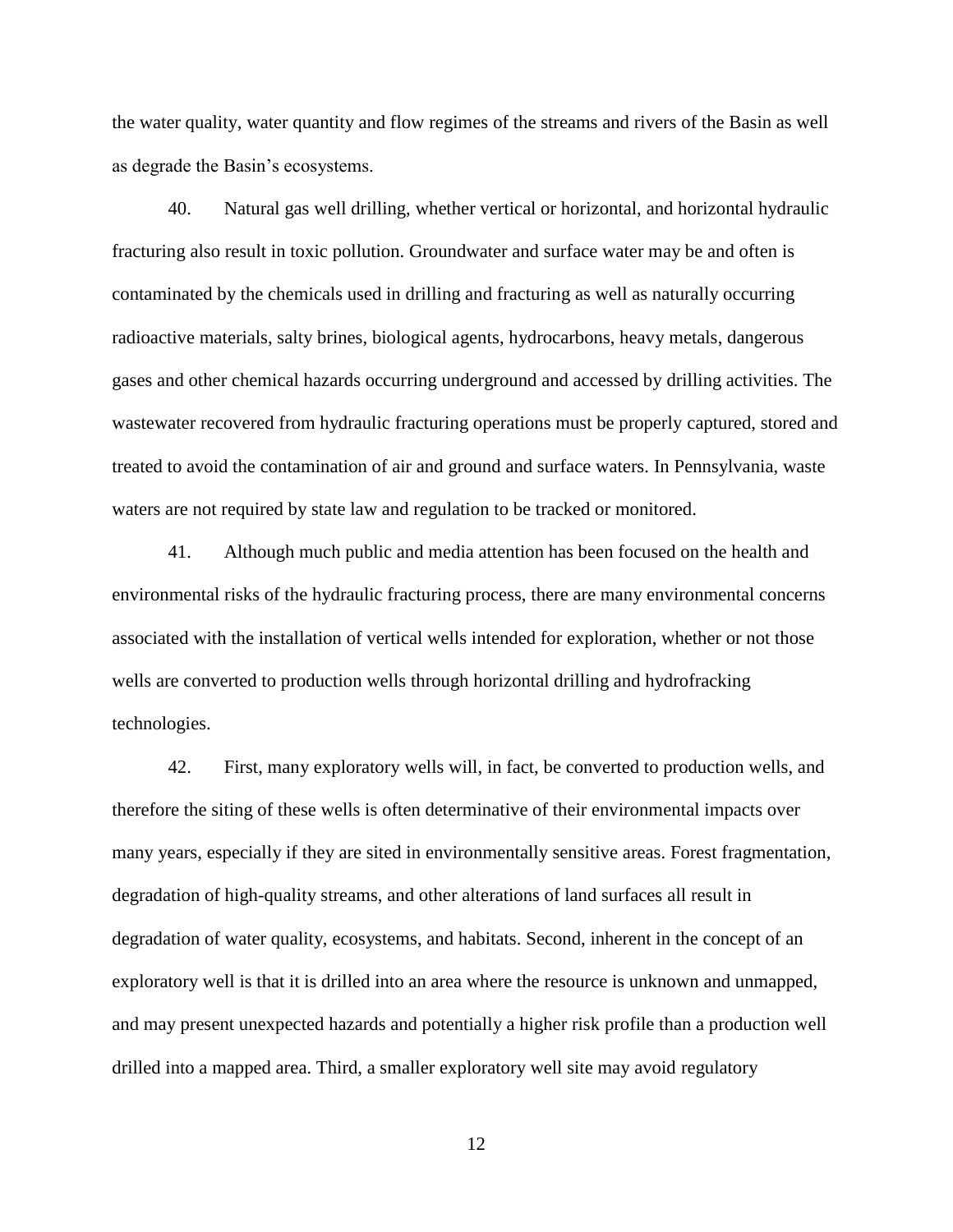requirements for erosion, sedimentation, stormwater, and other environmental controls for nonpoint source pollution because its well pad area does not reach threshold size triggers. Thus, these sites may in effect escape environmental regulation to minimize and mitigate impacts. Even where the well pad sites are large enough to trigger requirements for erosion, sedimentation, stormwater, and other controls, the inadequacy of a regulatory regime, such that of Pennsylvania, may result in adverse environmental impacts from well pad site construction and use. Fourth, drilling exploratory wells into a seismically active area such as occurs in northeastern Pennsylvania may pose hazards. Drilling can trigger seismic activity that may destabilize existing geologic formations and man-made structures, increasing the likelihood of pollution migrating into, say, drinking water wells or ground water.

43. Finally, in drilling vertical wells to thousands of feet into the earth, either through air or mud drilling technologies, contamination of ground and surface waters and air pollution can occur through a number of mechanisms. Toxic chemicals are used in drilling and completing wells as lubricants and biocides, and for many other purposes, and these chemicals can escape and contaminate the environment. Exploratory wells will produce flowback of liquids and/or gases from the penetrated geologic formations, many of which of are chemical hazards such as naturally occurring radioactive materials, heavy metals, hydrocarbons, brines, and methane. The drill cuttings themselves contain all the chemicals used in the drilling process as well as whatever chemical hazards are encountered by the drill bore in the penetrated geologic formations. These cuttings are brought to the surface and are permitted by state regulation to be buried on-site.

44. In short, as this non-exhaustive list demonstrates, there are many ways by which exploratory wells, even if never converted to production, can result in environmental harm and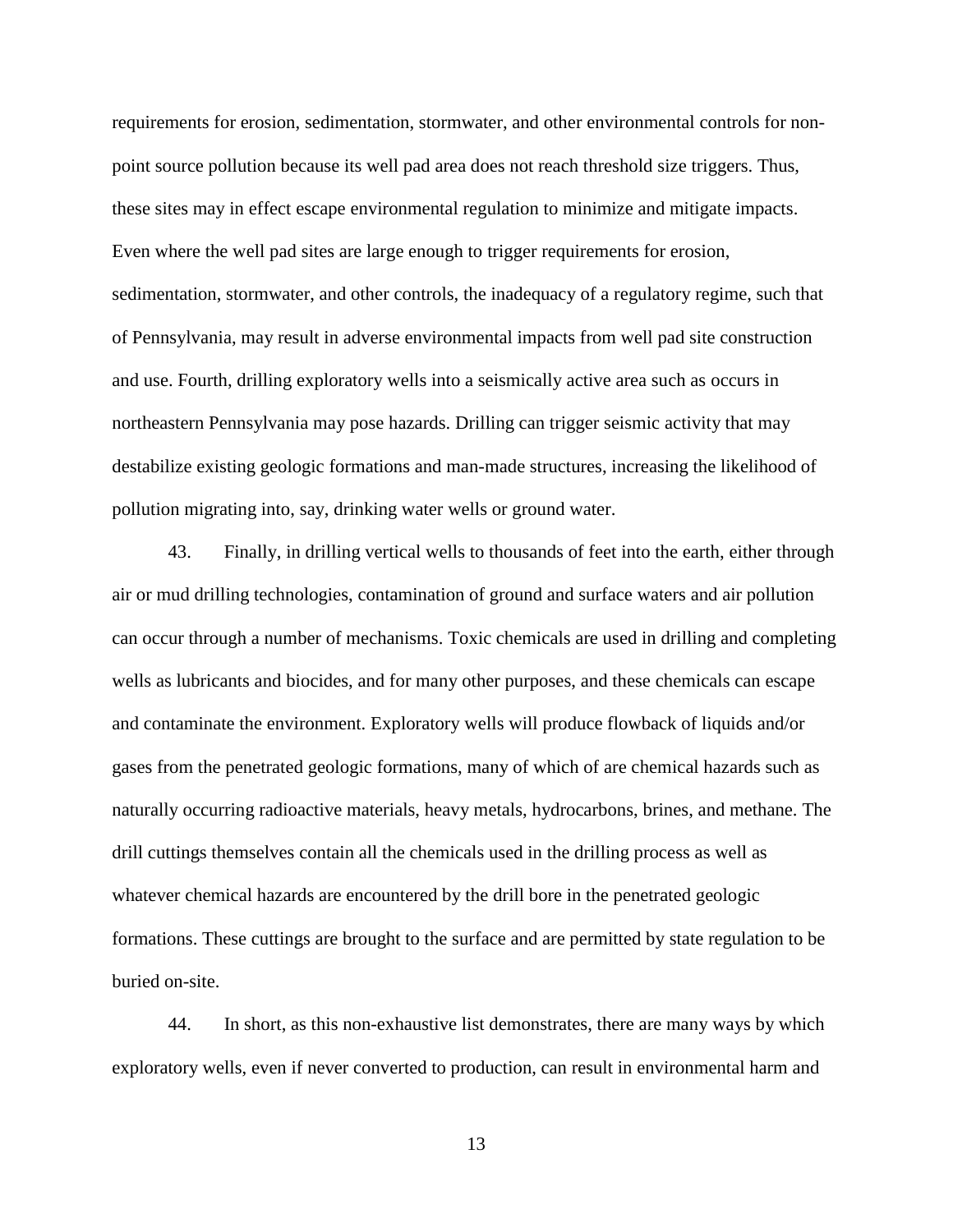risk to human and ecosystem health.

45. On May 19, 2009, Defendant Carol Collier, in her official capacity as Executive Director of the DRBC, issued her "Determination of the Executive Director Concerning Natural Gas Extraction Activities in Shale Formations with the Drainage Area of Special Protection Waters" (EDD).

46. In the EDD, Ms. Collier found that shale formations targeted for horizontal drilling and hydraulic fracturing are within the drainage area to Special Protection Waters to the Delaware River Basin and accordingly, "as a result of water withdrawals, wastewater disposal and other activities, natural gas extraction projects in these shale formations may individually or cumulatively affect the water quality of Special Protection Waters by altering their physical, biological, chemical, or hydrological characteristics."

47. Therefore, citing to RPP Section 2.3.5B.18, Ms. Collier notified natural gas extraction project sponsors that "they may not commence any natural gas extraction project located in shale formations within the drainage area of Special Protection Waters without first applying for and obtaining Commission approval." The EDD defined "project" to include "the drilling pad upon which a well intended for eventual production is located, all appurtenant facilities and activities related thereto and all locations of water withdrawals used or to be used to supply water to the project."

48. The EDD stated that "[t]he Commission recognizes that each natural gas extraction project will also be subject to the review of the environmental agency of the state or Commonwealth in which the project is located and in some cases, to federal agency review." Thus, the project approval to be required by the Commission is in addition to any applicable state and/or federal permitting requirements.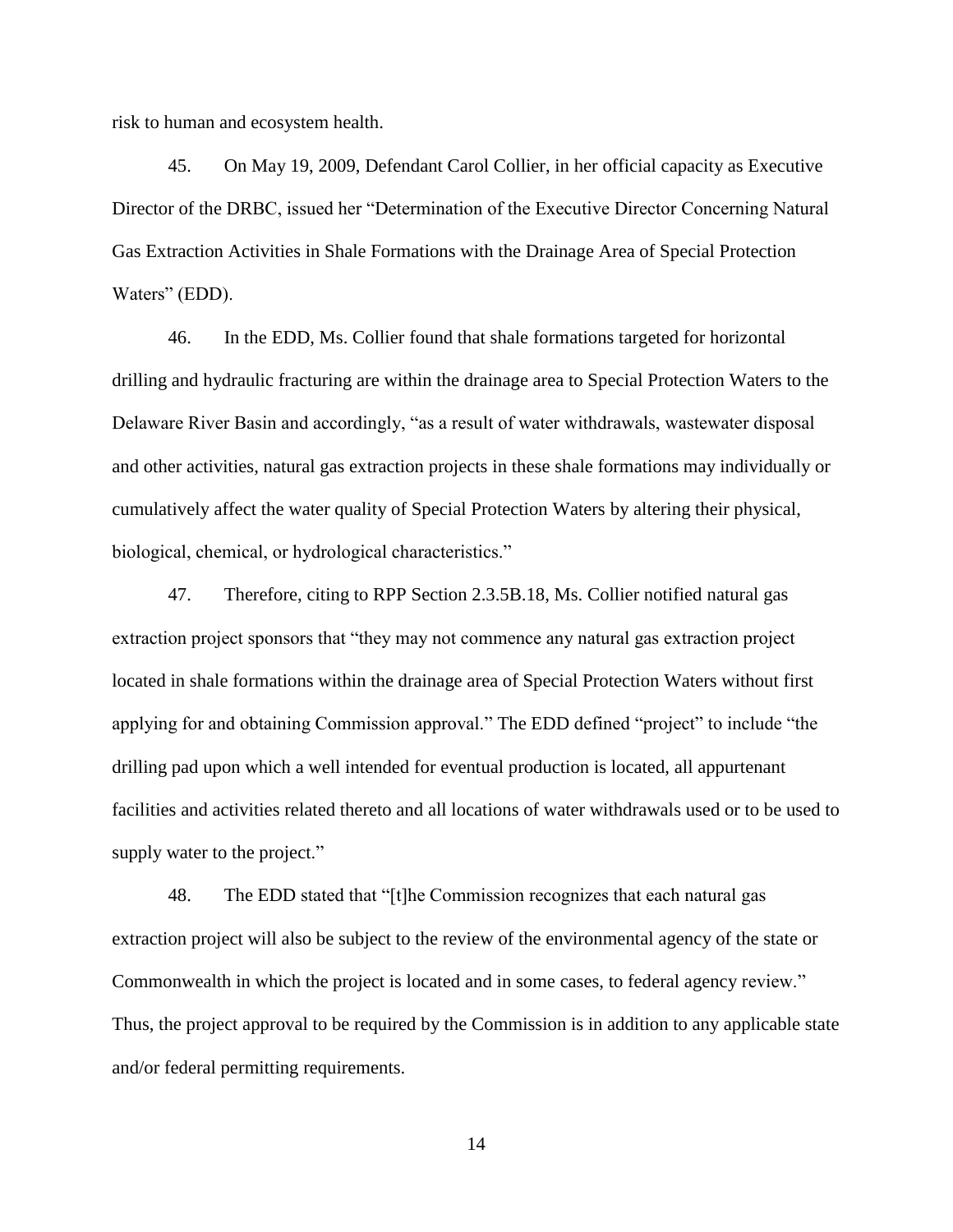49. The EDD, however, specifically excluded wells to be drilled for exploration and not production: "Wells intended solely for exploratory purposes are not covered by this Determination."

50. At its public meeting on May 5, 2010, the DRBC directed commission staff to draft regulations for natural gas well pad projects in shale formations in the Delaware River Basin.

51. The National Park Service, a federal agency within the U.S. Department of the Interior, manages the Upper Delaware Scenic and Recreational River, the Delaware Water Gap National Recreation Area, and the Middle Delaware National Scenic and Recreational River.

52. On May 26, 2010, Sean J. McGuiness, Superintendent of the Upper Delaware Scenic and Recreational River, sent a letter to Executive Director Collier regarding "Exercise of Project Review Jurisdiction Over All Natural Gas Wells, Including Exploratory Wells, in the Area Draining to Special Protection Waters in the Delaware River Basin" (NPS Referral Letter).

53. Explicitly invoking the authorities of Section 3.8 of the Compact and RPP Sections 2.3.5A and C, Superintendent McGuiness referred to the Commission "all projects that involve drilling of natural gas wells that are not already subject to project review under the Commission"s regulations" and the EDD.

54. The NPS Referral Letter explicitly stated: "This referral includes both "exploratory" or "test" wells, and wells completed in a geological strata other than shale, and it extends to all aspects of natural gas development that involves land disturbance or water use from the proposed construction of exploratory wells to gas distribution pipelines."

55. Superintendent McGuiness explained the significant concerns with the impacts of so-called exploratory or test wells to the Special Protection Waters of the Delaware River Basin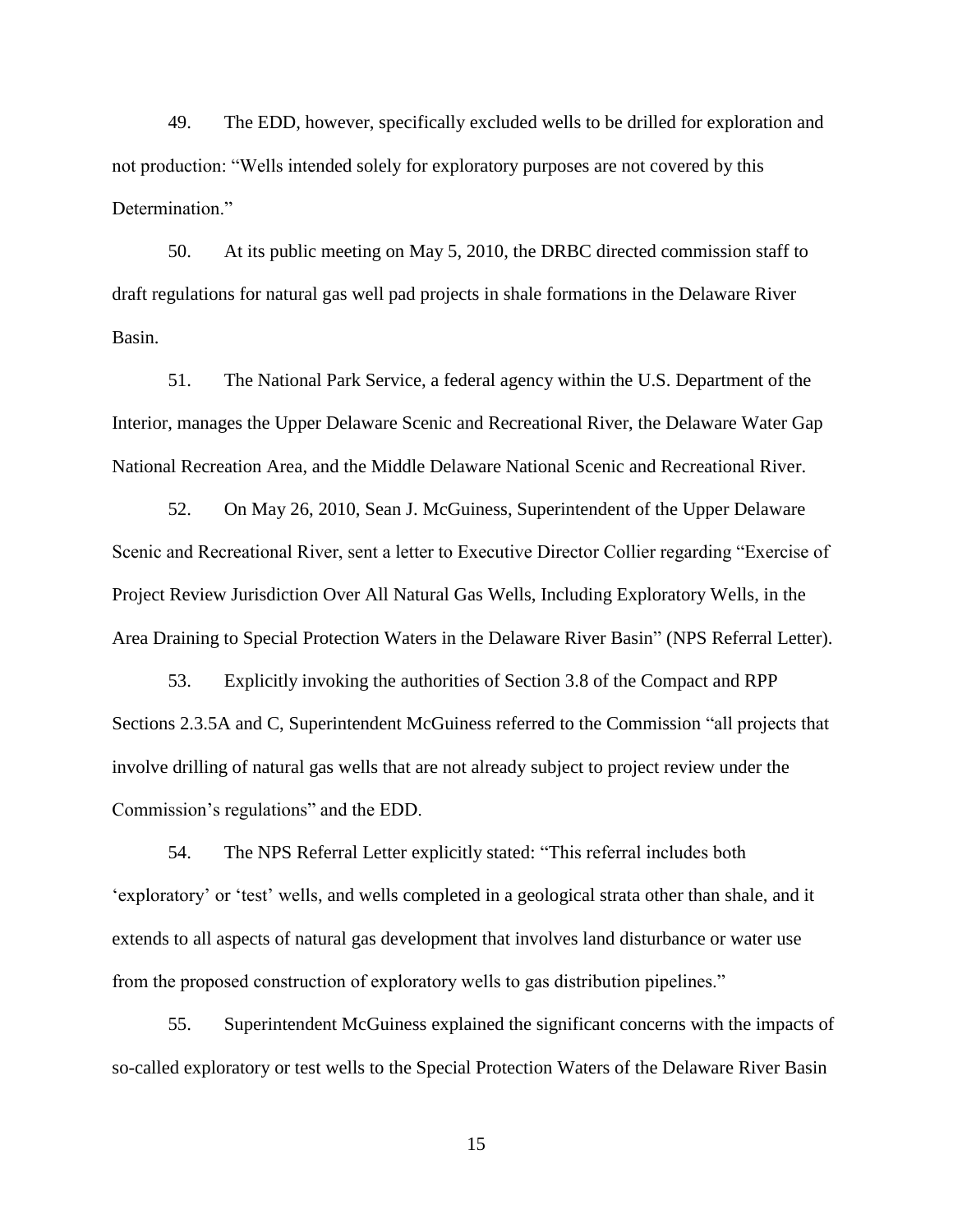## as follows:

The decision to exclude exploratory wells may have been based largely on the fact that these 'test' wills will, for the most part, not require hydrofracturing, and will each require less than the 100,000 gallon threshold for consumptive use that requires project review under the compact in accordance with the DRBC Rules of Practice and Procedure. Yet, experience with natural gas development in the region has shown that a very large percentage of "exploratory" wells are eventually converted to production wells. Thus, the DRBC will have little or no influence over the location of these projects if they"re proposed at pre-existing "test" well sites. This could result in projects having greater environmental impacts, or in the denial of permits which might otherwise have been approved if the projects had been located in less environmentally sensitive areas.

56. On June 14, 2010, Ms. Collier issued a "Supplemental Determination of the

Executive Director Concerning Natural Gas Extraction Activities in Shale Formations within the

Drainage Area of Special Protection Waters" (SEDD). The SEDD withdrew the exclusion for

exploratory wells of the May 2009 EDD and extended the provisions of the EDD to include

exploratory wells.

## 57. The SEDD stated:

I am specially directing all natural gas well project sponsors, *including the sponsors of natural gas well projects intended solely for exploratory purposes,* that they may not commence any natural gas well project for the production from or exploration of shale formations within the drainage area of Special Protection Waters without first applying for and obtaining Commission approval. (emphasis in original)

58. In support of this decision to bring all exploratory gas wells under the DRBC"s

jurisdiction via the project approval process, the SEDD:

recognize[d] the risks to water resources, including ground and surface water that the land disturbance and drilling activities inherent in any shale gas well pose. . . . [T]his Supplemental Determination removes any regulatory incentive for project review sponsors to classify their wells as exploratory wells and install them without Commission review before the Commission's natural gas regulations are in place. It thus supports the Commission"s goal that exploratory wells do not serve as a source of degradation of the Commission's Special Protection Waters.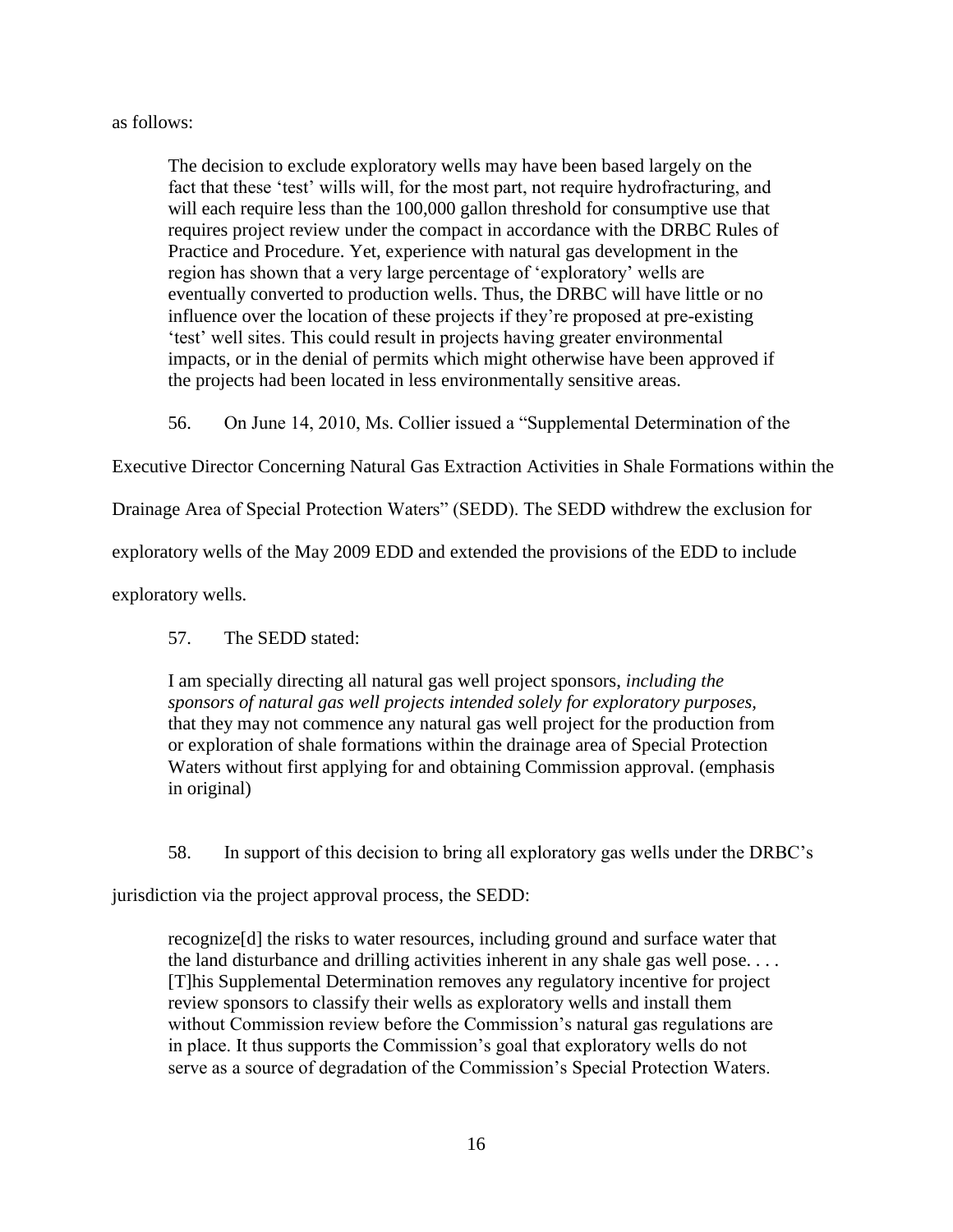59. The SEDD carved out an exemption for a particular group of wells in

### Pennsylvania:

Reservation for Existing State-Approved Projects. Where entities have invested in exploratory well projects in reliance on my May 2009 Determination and information from staff, there are countervailing considerations that favor allowing these projects to move ahead. I am informed that since May of 2009 the Pennsylvania Department of Environmental Protection (PADEP) has issued a limited number of natural gas well permits targeting shales in the Basin, while the New York State Department of Environmental Conservation has not issued any natural gas well permits targeting shales in the Basin since that date.

60. As justification for allowing these wells to be exempted from the DRBC

regulatory process designed to ensure that Special Protection Waters would not be degraded, the

## SEDD rationalized:

In contrast to the thousands of wells projected to be installed in the Basin over the next several years, the risk to Basin waters posed by only the wells approved by PADEP since May 2009 are comparatively small. Not only are these wells subject to state regulation as to their construction and operation, but they continue to require Commission approval before they can be fractured or otherwise modified for natural gas production. In light of these existing safeguards and the investment-backed expectations of the sponsors of these projects, this Supplemental Determination does not prohibit any exploratory natural gas well project from proceeding if the applicant has obtained a state natural gas well permit for the project on or before [June 14, 2010].

61. The SEDD did not cite or make reference to the May 26, 2010 NPS Referral

Letter by which the National Park Service had invoked the authority of RPP 2.3.5A and C to

refer all gas-development-related activities other than those encompassed by the May 2009 EDD

to the DRBC for project review.

62. On June 25, 2010, Marvin Moriarty, Acting Northeast Regional Director of the

U.S. Fish and Wildlife Service (FWS), and Dennis Reidenbach, Northeast Regional Director of

the National Park Service, sent a joint letter to Ms. Collier regarding the SEDD.

63. Although Regional Directors Moriarty and Reidenbach strongly supported the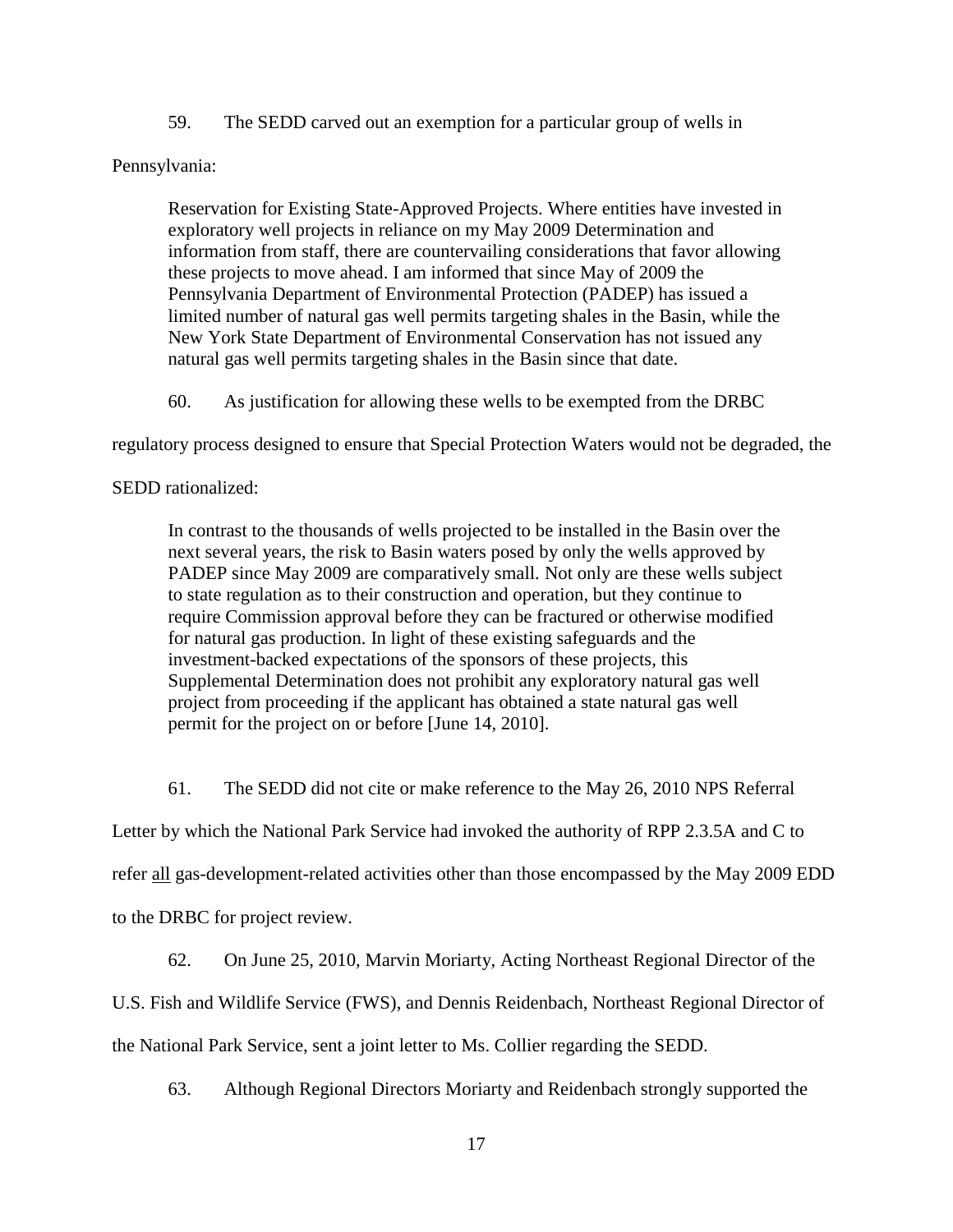decision to subject exploratory wells in the drainage area of Special Protection Waters to DRBC jurisdiction and regulation, they objected to Ms. Collier"s decision to grandfather wells already approved by PADEP without further DRBC review. This letter constituted a referral of the grandfathered wells to the DRBC pursuant to RPP 2.3.5A and C.

64. The Referral Letter from the NPS and FWS Regional Directors pointed out that

the environmental effects of exploratory and production wells are almost the same:

With the exception of activities related to hydraulic fracturing (for increasing production), the environmental effects of natural gas well construction, either as a 'production' well as an 'exploratory' well, or into shale or non-shale formations, is virtually identical. Each drilling project involves construction of a well pad and associated roadways, the drilling of a well bore, the withdrawal and transport of surface or groundwater, and the recovery and handling of flow-back water and drilling fluids. As stated in your May 19, 2009, Executive Director's Determination, "Each of these activities, if not performed properly, may cause adverse environmental effects, including effects on water resources." (emphasis added)

65. The FWS and NPS Regional Directors further emphasized the industry practice of

converting exploratory wells to production wells, underscoring the critical need for

environmental review prior to any well pad construction and development:

Additionally, it appears to be industry standard to convert exploratory or test wells to full production wells if suitable gas deposits are encountered. Based on our discussions with PADEP staff working on Marcellus permitting in southwestern Pennsylvania, we concluded that exploratory wells fall into two general categories. A small number of wells (e.g., one to two per county) are drilled during the initial phase of expansion into a new area and are truly exploratory wells intended to optimize drilling practices for the new area. The second and larger category of "exploratory" wells includes wells drilled during subsequent expansion into an area. Only a very small percentage of these wells are abandoned without being converted to a production well. In fact, Pennsylvania regulations do not distinguish between exploratory and production wells for Stateissued permits. The high rate of exploratory-to-production well conversion, the environmental effects common to both, and the cumulative effects are of concern to the Services. (emphasis added)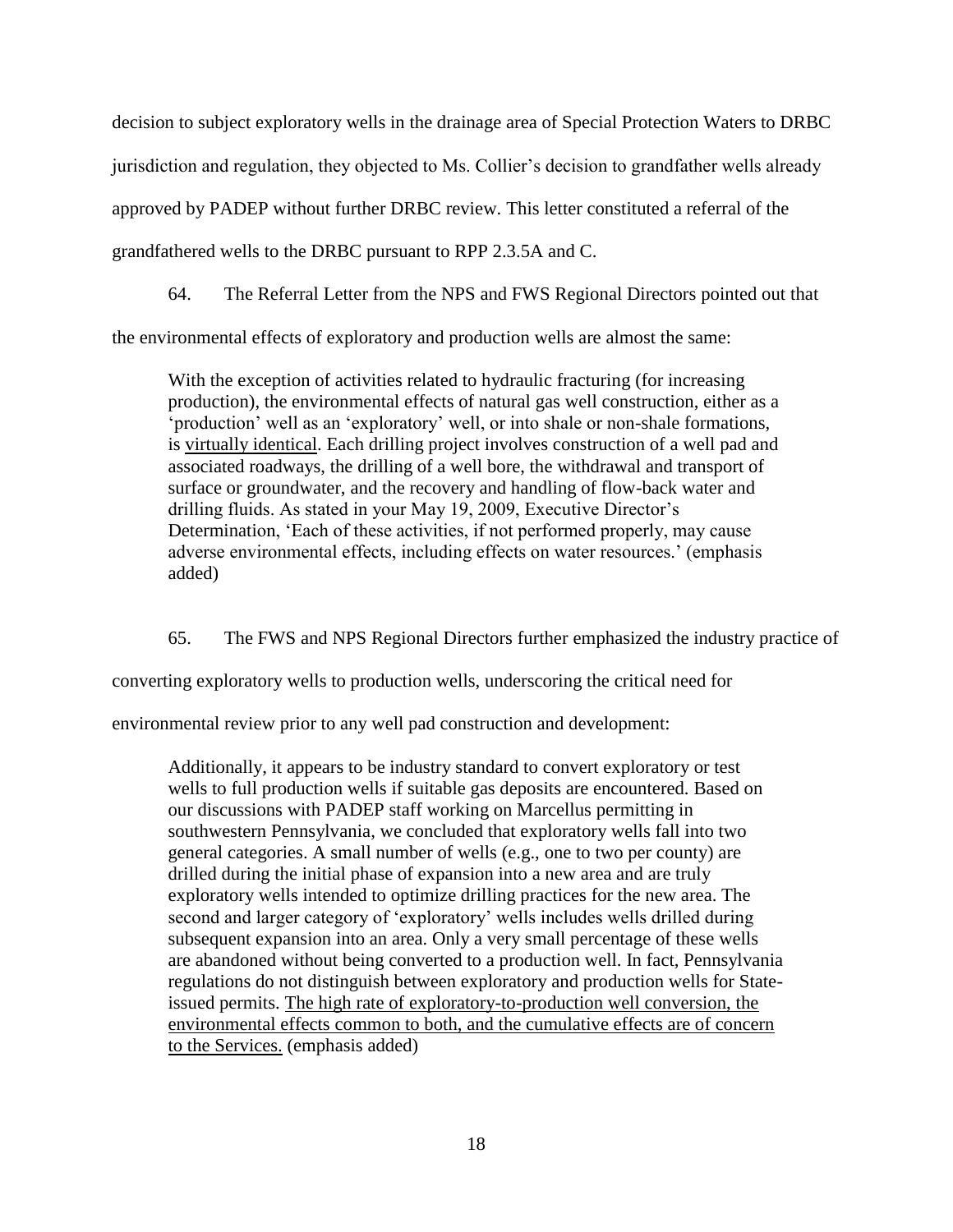66. Plaintiffs timely submitted hearing requests to challenge not only the SEDD"s exclusion of the sponsors of specifically named wells from DRBC regulation and project review but also the SEDD"s general "Reservation for Existing State-Approved Projects" allowing exploratory natural gas well pad projects that received state drilling permits as of June 14, 2010 to proceed without DRBC oversight of the impacts of these wells on Special Protection Waters.

67. Thereafter, various interested parties, including Plaintiffs, gas drilling companies, Nockamixon Township, individual drillers, and a group of lessors, timely submitted hearing requests to the DRBC challenging various aspects of the SEDD. For example, the lessors" group, Northern Wayne Property Owners" Alliance (NWPOA), in its hearing request challenged the legal basis for the DRBC to exercise jurisdiction over exploratory wells at all.

68. By resolution dated July 14, 2010, the DRBC granted the various hearing requests and ordered that they be consolidated and assigned to a single Hearing Officer.

69. On July 23, 2010, Ms. Collier issued the "Amendment to Supplemental Determination of the Executive Director Concerning Natural Gas Extraction Activities in Shale Formations within the Drainage Area of Special Protection Waters" (ASEDD). In the ASEDD, Ms. Collier extended the grandfathering/exemption of the SEDD to two additional wells sponsored by the Hess Corporation that had received or would shortly receive PADEP permits.

70. As with the SEDD, the ASEDD did not reference the letter from the NPS referring all exploratory wells to the DRBC for project review or address the June 25, 2010 letter from NPS and FWS objecting to the SEDD"s grandfathering provision.

71. Plaintiffs once again submitted a timely hearing request regarding the ASEDD"s grandfathering of the two additional Hess wells, which hearing request was granted at the September 15, 2010 meeting of the DRBC.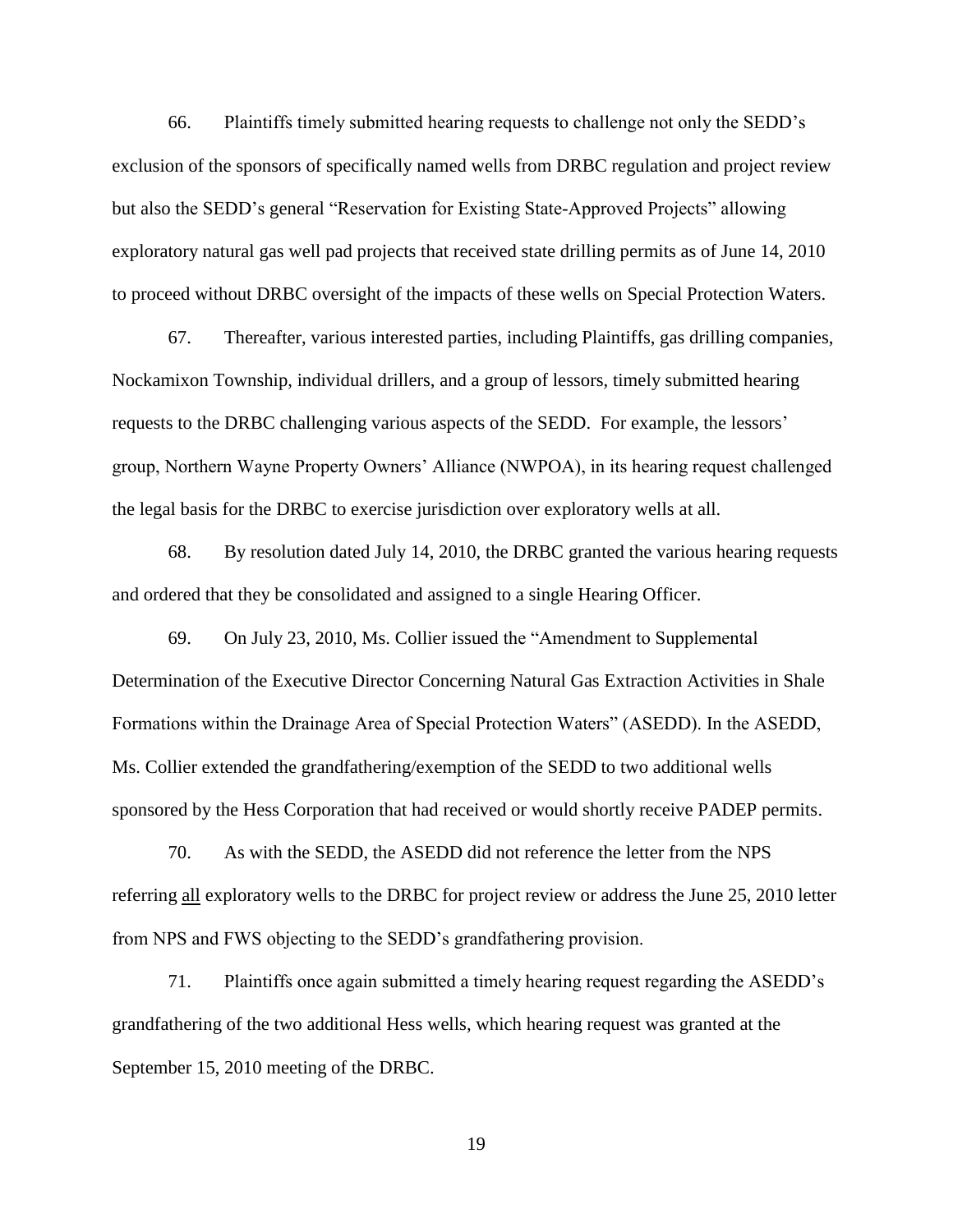72. By letter dated August 6, 2010, the DRBC confirmed the appointment of the Hon. Edward N. Cahn, former chief judge of the U.S. District Court for the Eastern District of Pennsylvania, and presently Of Counsel at Blank Rome, LLP, as Hearing Officer.

73. Despite the fact that Defendants" decisions in the SEDD and ASEDD explicitly relied on the "existing safeguards" of PADEP"s permitting process as a basis for the decision to exempt certain PADEP-permitted wells from DRBC"s jurisdiction and regulatory oversight, the DRBC"s appointment letter to Judge Cahn attempted to foreclose review of the adequacy of PADEP's regulations: "Please note that . . . the various decisions of state regulatory agencies regarding state permits for natural gas wells are not matters to be reviewed at the hearings."

74. Judge Cahn convened a meeting of the interested parties on September 2, 2010, at which time all hearing requests were consolidated and a scheduling order was entered governing the production of expert reports by Plaintiffs, the DRBC, and the other interested parties as well as a date of December 13 2010, for the Hearing to commence. The scheduling order established a procedure for this Hearing regarding the production of exhibits and affidavits as well as crossexamination of expert witnesses.

75. The parties who posted security and/or put down deposits for assessed costs as per RPP 2.6.7 and were therefore deemed interested parties able to participate in the Hearing were Plaintiffs DRN and DCS, NWPOA, and two gas drilling companies, Hess and Newfield. (Although another drilling company, Arbor, and the Township of Nockamixon appeared at the September 2, 2010 meeting, for all intents and purposes that portion of the Hearing process was concluded on September 24, 2010, when Arbor withdrew its appearance in the Hearing as a result of its decision not to construct an exploratory well in Nockamixon Township).

76. At the September 2, 2010 meeting of the parties, Plaintiffs raised the issue of an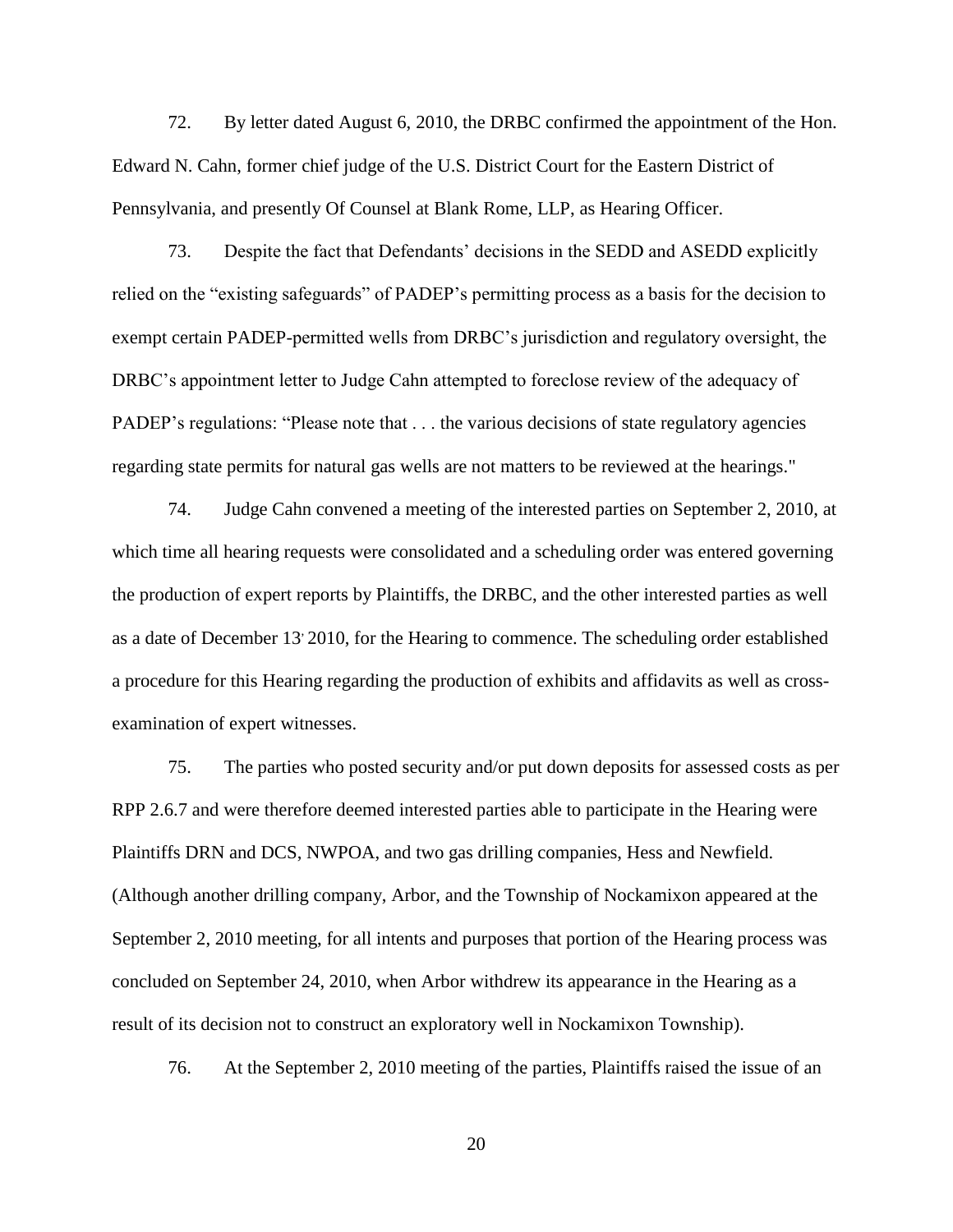order by the DRBC to halt construction of the grandfathered exploratory wells to maintain the

status quo and avoid issues of mootness being raised before the completing of the Hearing. Judge

Cahn instructed Plaintiffs to raise this issue with the Commission directly.

77. On September 10, 2010, Plaintiffs submitted a letter to the DRBC requesting

immediate action by the Commission to maintain the status quo and issue an order halting further

construction and development of the grandfathered exploratory gas wells:

We are requesting that the Commission direct that all activities under the Reservation provisions of the SEDD be halted until the hearing officer"s posthearing report has been presented to and acted upon by the Commission. If these activities are not halted, the likelihood is that most if not all of the gas projects within the scope of the Reservation provisions will have been completed before the hearing officer can hear our arguments and make a recommendation to the Commission on how to resolve the issues presented by our hearing request. In other words, issues raised by the undersigned and referred to the hearing process by the Commission would be rendered moot. The Commission has an obligation to protect the integrity of its hearing process by issuing a supersedeas to preserve the jurisdiction of the hearing process and the Commission"s right to decide the issues we are presenting.

Granting this supersedeas is in the public interest because it is important for the public to be assured that the Commission is adhering to the requirements of the Compact and following administrative procedures that protect the interests of all parties affected by the management of the water resources of the Basin. Our organizations and members unquestionably will be adversely affected in the absence of the supersedeas because in all likelihood the issues on which we were granted a hearing will be rendered moot by completion of the wells at issue. Moreover, our organizations and members have already been and are continuing to be harmed by activities involved in well pad construction and well drilling. These activities have subjected our organizations' members to noise, dust, disturbance by heavy truck traffic, loss and/or interruption of sleep from high intensity lighting and drilling activity during night hours, and disruption of their lives and enjoyment of their property and community. The well pads, locations, land disturbance, access roads, drilling activity, wastes and wastewaters, and surface impoundments for these wastes from the wells that have been allowed to proceed under the Reservation provisions of the SEDD have created risks to our organizations and members and the environment that they are dedicated to preserving.

In contrast to the impact to our organizations and members if a supersedeas is not granted, the hiatus period in the operations by the gas drilling parties involved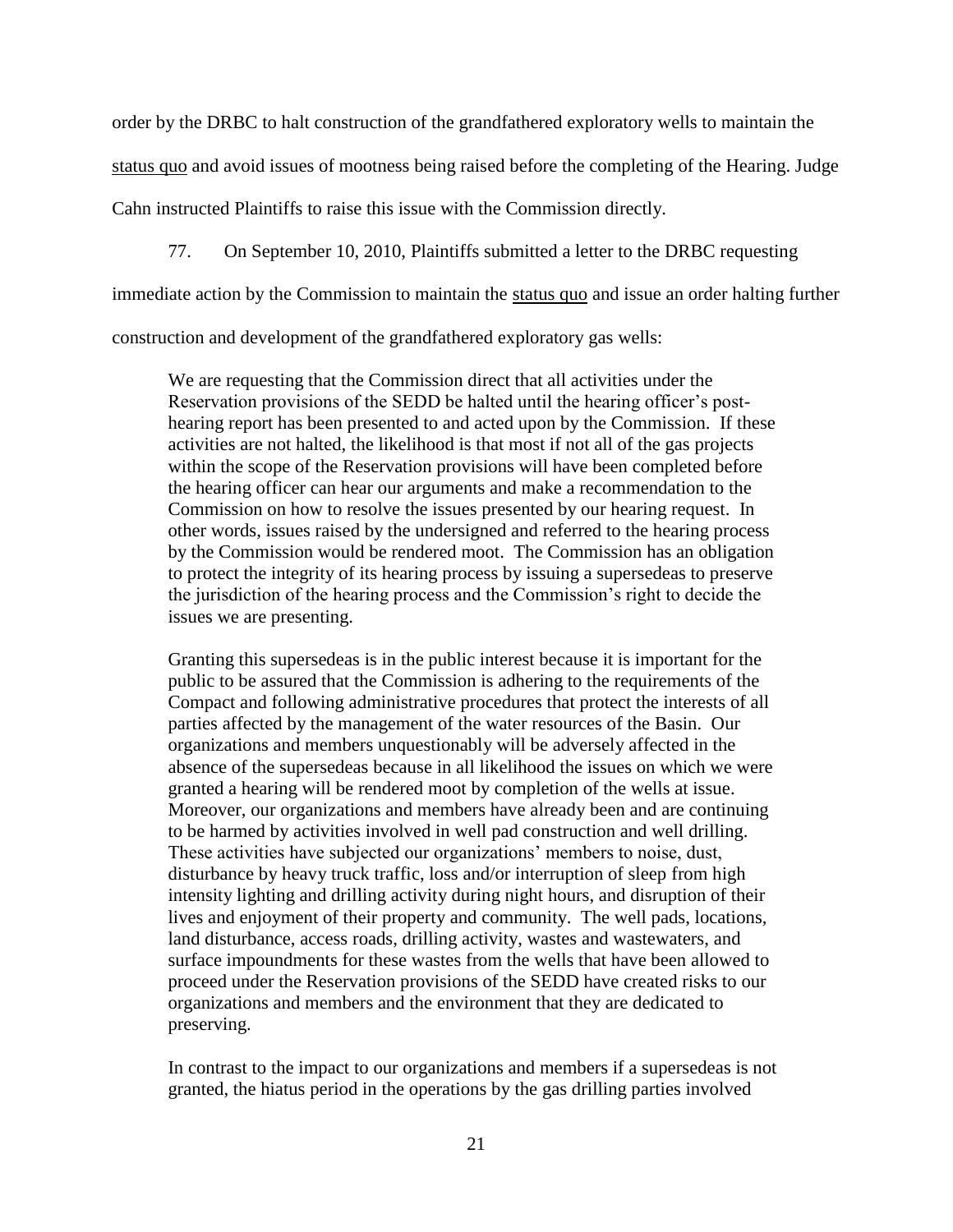with the exempted sites will be limited to the period between now and the time early next year when the Commission will have received and may take action on the hearing officer"s report. None of the projects at the exempted sites will be impaired and none of the work performed at those sites to date will be lost by the few months that the hearing process and Commission review will require.

Preservation of both the hearing process and the Commission's ultimate authority to decide the questions at issue in the hearing are compelling reasons to stay further well development activities under the Reservation provision of the SEDD. Alternatively, and independently of the SEDD, the Commission has the obligation under its Rules of Practice and Procedure to honor the requests for referral for Commission review of all exploratory wells by the National Park Service (letter of May 26, 2010) and by the Fish and Wildlife Service joined by the National Park Service (letter of June 25, 2010). To effectuate these referrals, the Commission must halt the gas development activities now taking place under the Reservation provisions of the SEDD. The Compact, Water Code, and Rules of Practice and Procedure all explicitly direct the Commission to act upon a referral. In this case, a stay of construction is the appropriate Commission action.

78. At the September 15, 2010, Commission meeting, the DRBC denied Plaintiffs" request to maintain the status quo, therefore allowing all construction on the grandfathered wells to proceed without DRBC environmental review and without regard to the question of the effects on the Hearing requests made by Plaintiffs and granted by the DRBC as well as the Hearing process established under the RPP.

79. On October 20, 2010, pursuant to the scheduling order, as amended by subsequent agreement of the parties, Plaintiffs and the DRBC submitted letters identifying their expert witnesses and providing their credentials.

80. On November 2, 2010, Judge Cahn issued a revised scheduling order moving the Hearing to January  $19 - 26$ ,  $2011$ , and extending the dates for submission of expert reports, rebuttal expert reports, and objections to expert reports accordingly.

81. On November 19, 2010, Plaintiffs submitted eight expert reports and supporting exhibits demonstrating various environmental impacts and risks specific to vertical exploratory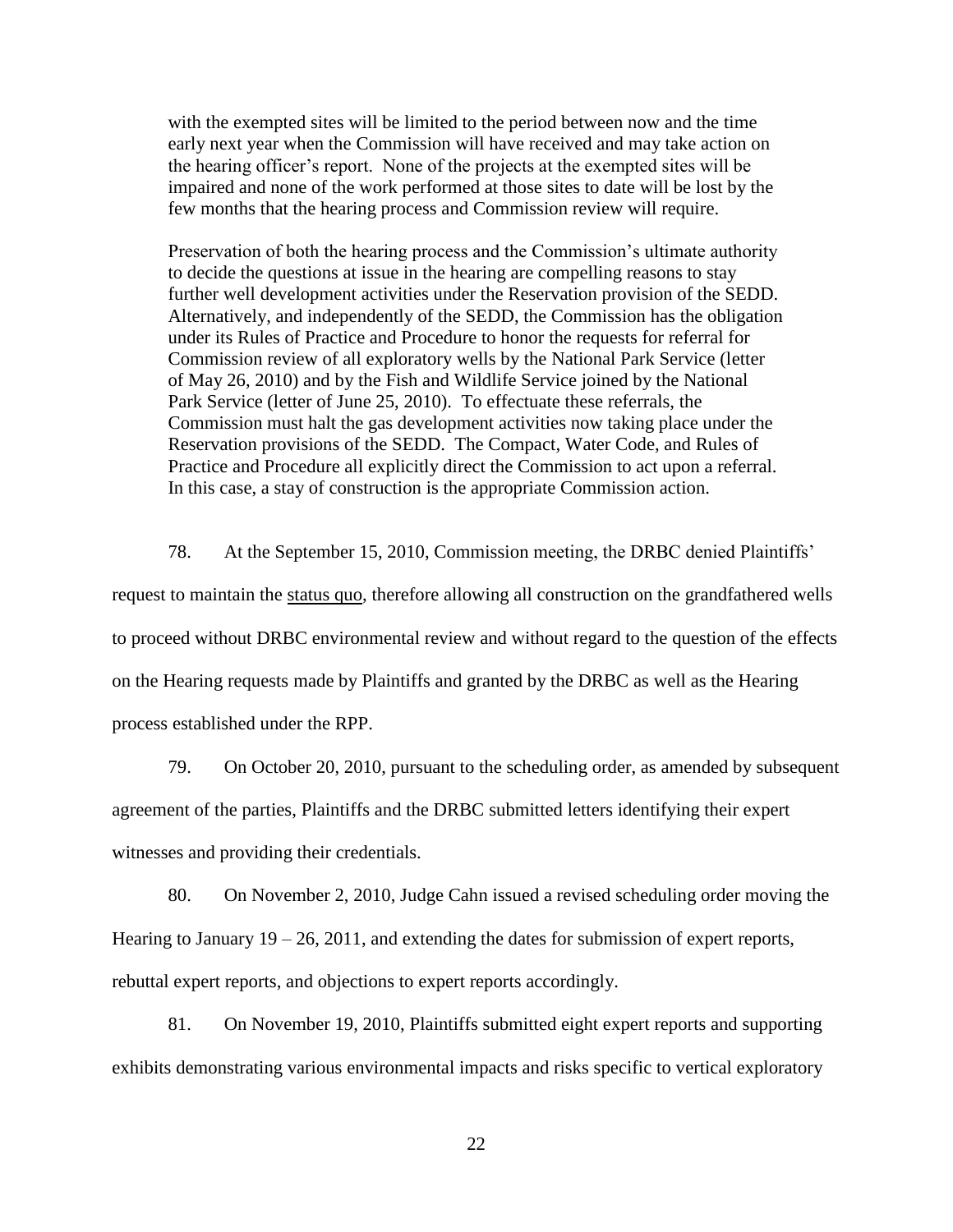well construction and operation. Plaintiffs retained these expert witnesses at a total cost of \$22,084.70. In addition, Plaintiffs' counsel and staff spent hundreds of hours on the process of identifying, hiring, and providing information to these expert witnesses and readying their reports for submission.

82. On November 23, 2010, the DRBC submitted its five expert reports.

83. On or around November 17, 2010, counsel for NWPOA and the drilling interests renewed their arguments to the Commission"s attorneys and to Judge Cahn that the Hearing scheduled for January 2011 would be rendered moot by the completion of the grandfathered wells and/or by withdrawal (without prejudice) of NWPOA's hearing request on the question of the DRBC"s jurisdiction over exploratory wells. Accordingly, NWPOA, Hess, and Newfield did not submit expert reports as contemplated in the revised scheduling order.

84. Despite an Interim Order from Judge Cahn entered November 17, 2010, establishing an expedited briefing schedule on the issue of whether the completion of the grandfathered exploratory wells would render the Hearing Process moot, by letters dated November 22, 2010, NWPOA and the drilling interests advised Judge Cahn that they would not file motions on mootness as scheduled because the mootness argument was not yet ripe.

85. By letter dated December 3, 2010, the DRBC again advised Judge Cahn that the adequacy of Pennsylvania"s statutory and regulatory regime governing natural gas development was not appropriately a subject to be addressed through the Hearing, despite the explicit reliance in the SEDD and ASEDD on the adequacy of this regime as a major basis for Defendants" decision to exempt certain wells from DRBC review.

86. Through letters to Judge Cahn as well as oral argument via conference call, Plaintiffs vigorously contested NWPOA"s and the drilling interests" contentions and advocated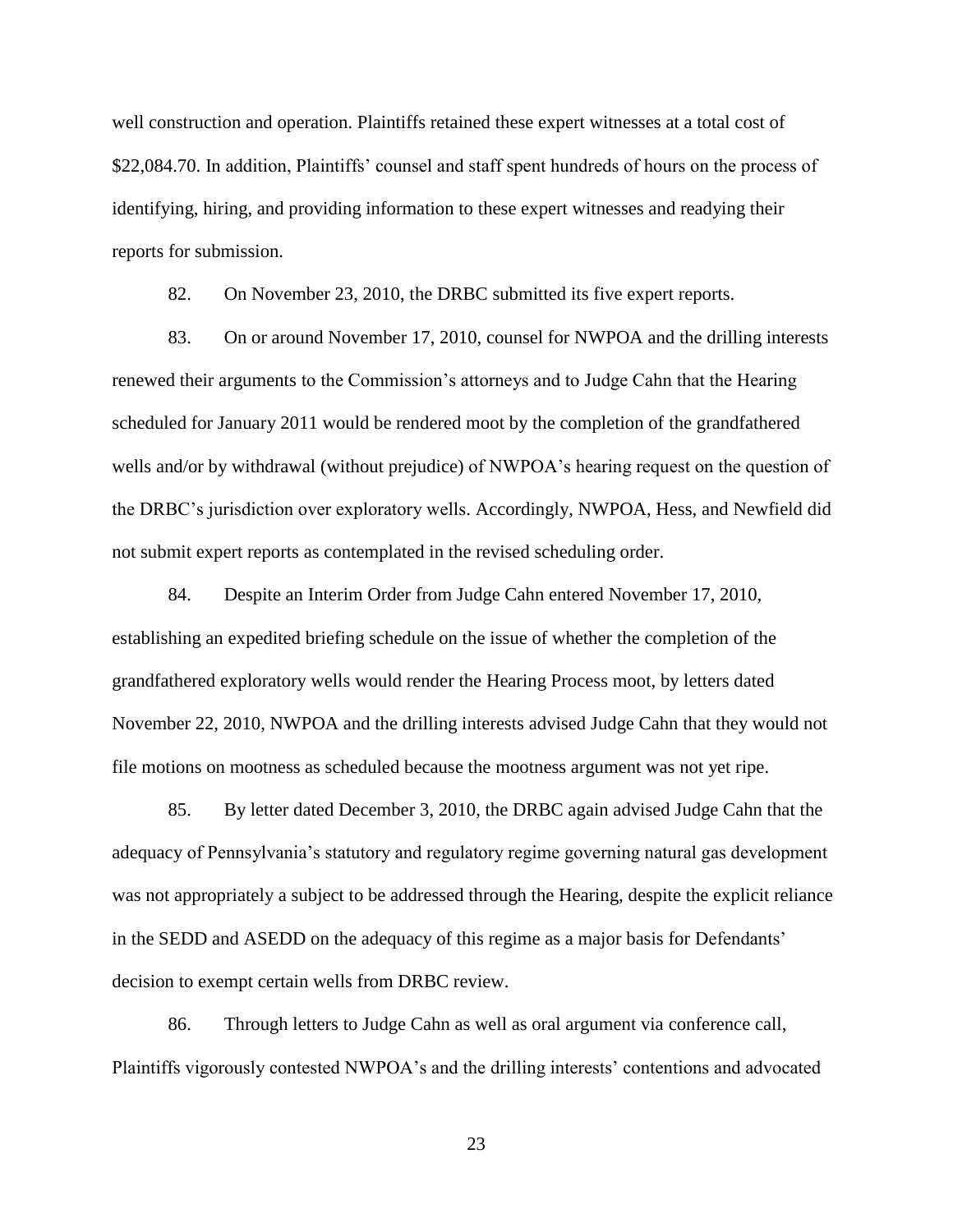that Judge Cahn recommend to the DRBC that the Hearing continue as planned, given the DRBC's continued jurisdiction over the exploratory well sites to ensure that such exploratory wells would be plugged and capped and any and all necessary site remediation carried out to avoid degradation to Special Protection Waters. Plaintiffs also requested that Judge Cahn recommend to the DRBC that it issue a cease and desist order to the drilling companies to prevent further work on the exploratory wells pending resolution of the Hearing.

87. Judge Cahn sent a letter dated December 6, 2010, to the DRBC, setting forth his recommendations as to the parties' arguments on mootness on NWPOA's jurisdictional claim as well as the alleged completion of the exploratory wells themselves as well as his recommendation that the DRBC deny Plaintiffs" request for a cease and desist order.

88. On December 8, 2010, at a public meeting of the DRBC, the Commissioners adopted a resolution dismissing Plaintiffs' hearing requests as moot and/or futile, withdrawing the hearing referral to the Hearing Officer, and terminating the Exploratory Well Hearing.

89. The Resolution of December 8, 2010, was premised in part on a requirement that:

Newfield and Hess shall file applications with the Commission for approval of the five natural gas wells spudded to date. Such applications shall be filed on the earlier of thirty (30) days following the Commission's adoption of natural gas regulations or as directed by the Executive Director or Commission. Nothing in this Resolution shall limit the authority of the Executive Director or Commission to take appropriate action to address past or future actions, if any, that may pose a risk to water resources of the Basin whether through any approvals issued in response to the applications or otherwise.

90. On December 9, 2010, Defendants notified the public of the availability of draft regulations to govern natural gas development in the Delaware River Basin. The comment period on these draft regulations is scheduled to close on March 16, 2011. The final regulations have not yet been published.

91. On information and belief, neither the Executive Director nor the Commission has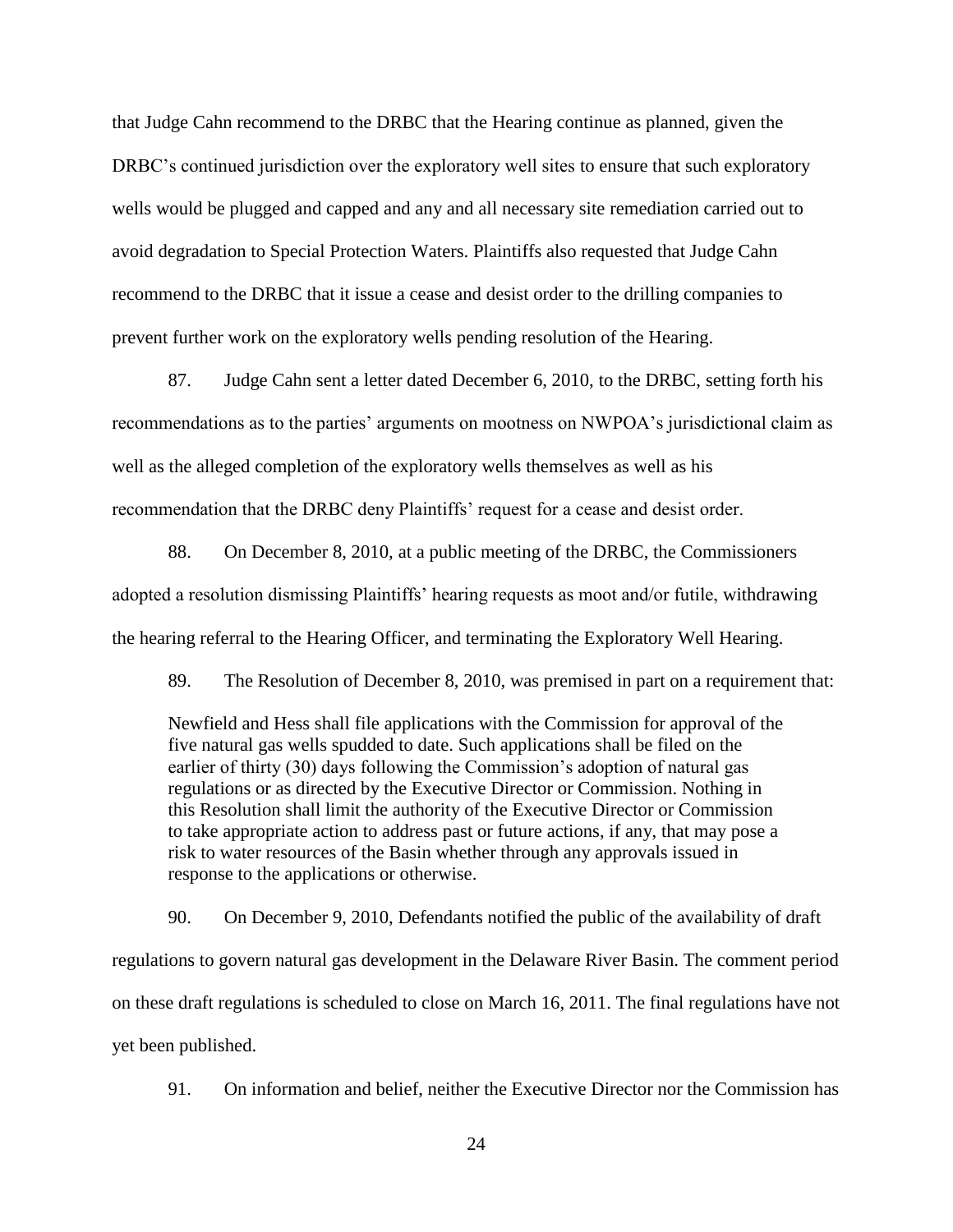to date directed Newfield or Hess to file applications with the DRBC for approval of the five spudded exploratory gas wells.

93. Plaintiffs have timely filed this Complaint within 45 days of the final action by Defendants on December 8, 2010, terminating the Hearing Process.

### **CLAIMS**

### **COUNT ONE**

94. Plaintiffs hereby incorporate by reference the allegations made in paragraphs 1 through 93 supra as if fully restated herein.

95. The Referral Letters by NPS dated May 26, 2010 and by NPS and FWS dated June 25, 2010, respectively operated as referrals under RPP 2.3.5A and 2.3.5C. Accordingly, the Executive Director and the DRBC were without legal authority to fail to require project review for any and all natural gas development projects within the Delaware River Basin, including exploratory or test wells.

96. After receiving the Referral Letters, the Executive Director was without legal authority or discretion to issue the SEDD and ASEDD with provisions exempting exploratory gas wells within the drainage area of Special Protection Waters of the Delaware River Basin from further regulation and project review by the DRBC. The DRBC acted unlawfully in endorsing, ratifying, or otherwise allowing the SEDD and ASEDD"s exemption provisions to operate to release the grandfathered wells from any obligations to submit to project review by the DRBC.

97. In issuing and/or endorsing the SEDD and ASEDD with the exemption provisions after receiving the Referral Letters invoking the DRBC"s project review jurisdiction under RPP 2.3.5.A and 2.3.5C, Defendants failed to comply with their governing legal authorities including the Compact, the Water Code, and the Rules of Practice and Procedure.

98. Defendants" actions as stated in this Claim were arbitrary, capricious, abuses of discretion, contrary to law, and in excess of statutory and regulatory jurisdiction.

99. Plaintiffs have no other adequate remedy at law and are entitled to relief. WHEREFORE, Plaintiffs pray for relief as specified below.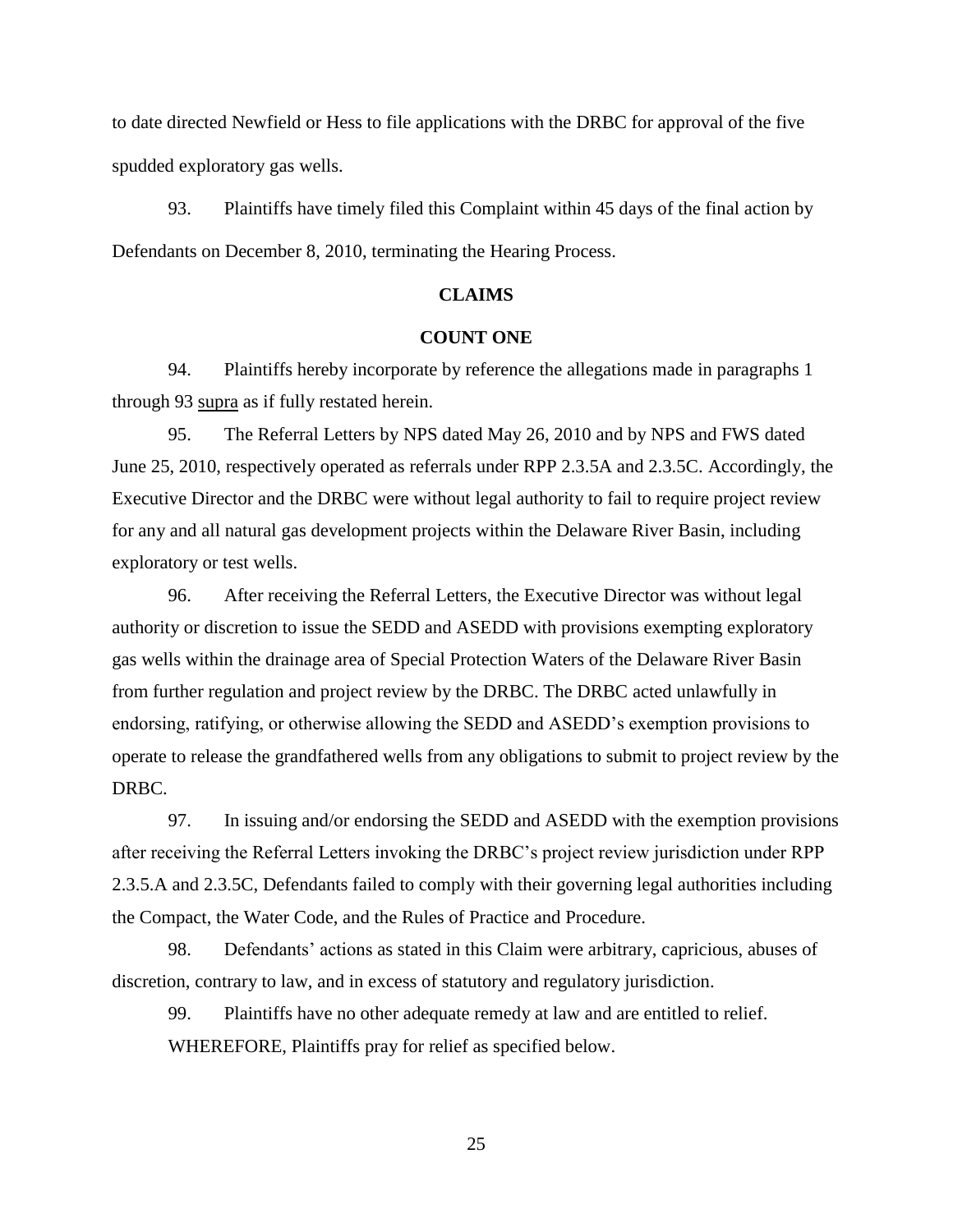#### **COUNT TWO**

100. Plaintiffs hereby incorporate by reference the allegations made in paragraphs 1 through 93 supra as if fully restated herein.

101. No provision in the Compact, Water Code, and/or Rules of Practice and Procedure gives the Executive Director and/or the DRBC authority to allow a project that may not meet the anti-degradation standards for Special Protection Waters to evade Commission project review simply because its impacts may be less than other, future projects.

102. Defendants" decisions to grandfather certain exploratory wells in the SEDD and ASEDD based on the statement that these wells would pose comparatively small risks to Basin waters in contrast to the thousands of wells projected to be installed in the Basin over the next several years were arbitrary, capricious, an abuse of discretion, not supported by substantial evidence, in excess of statutory and regulatory jurisdiction, and contrary to law.

103. The statutory and regulatory regime administered by PADEP to issue permits for natural gas development activities does not require permittees to meet or comply with the antidegradation standards required for Special Protection Waters under the DRBC"s legal authorities.

104. Defendants' decisions to grandfather certain exploratory wells in the SEDD and ASEDD based on the "existing safeguards" of the PADEP permitting process were arbitrary, capricious, an abuse of discretion, not supported by substantial evidence, in excess of statutory and regulatory jurisdiction, and contrary to law.

105. Defendants' actions as stated in this Claim were arbitrary, capricious, an abuse of discretion, not supported by substantial evidence, in excess of statutory and regulatory jurisdiction, and contrary to law.

106. Plaintiffs have no other adequate remedy at law and are entitled to relief. WHEREFORE, Plaintiffs pray for relief as specified below.

### **COUNT THREE**

107. Plaintiffs hereby incorporate by reference the allegations made in paragraphs 1 through 93 supra as if fully restated herein.

108. Nothing in the RPP establishes a procedure whereby Defendants may revoke or rescind an administrative hearing request or cancel an administrative hearing once the DRBC has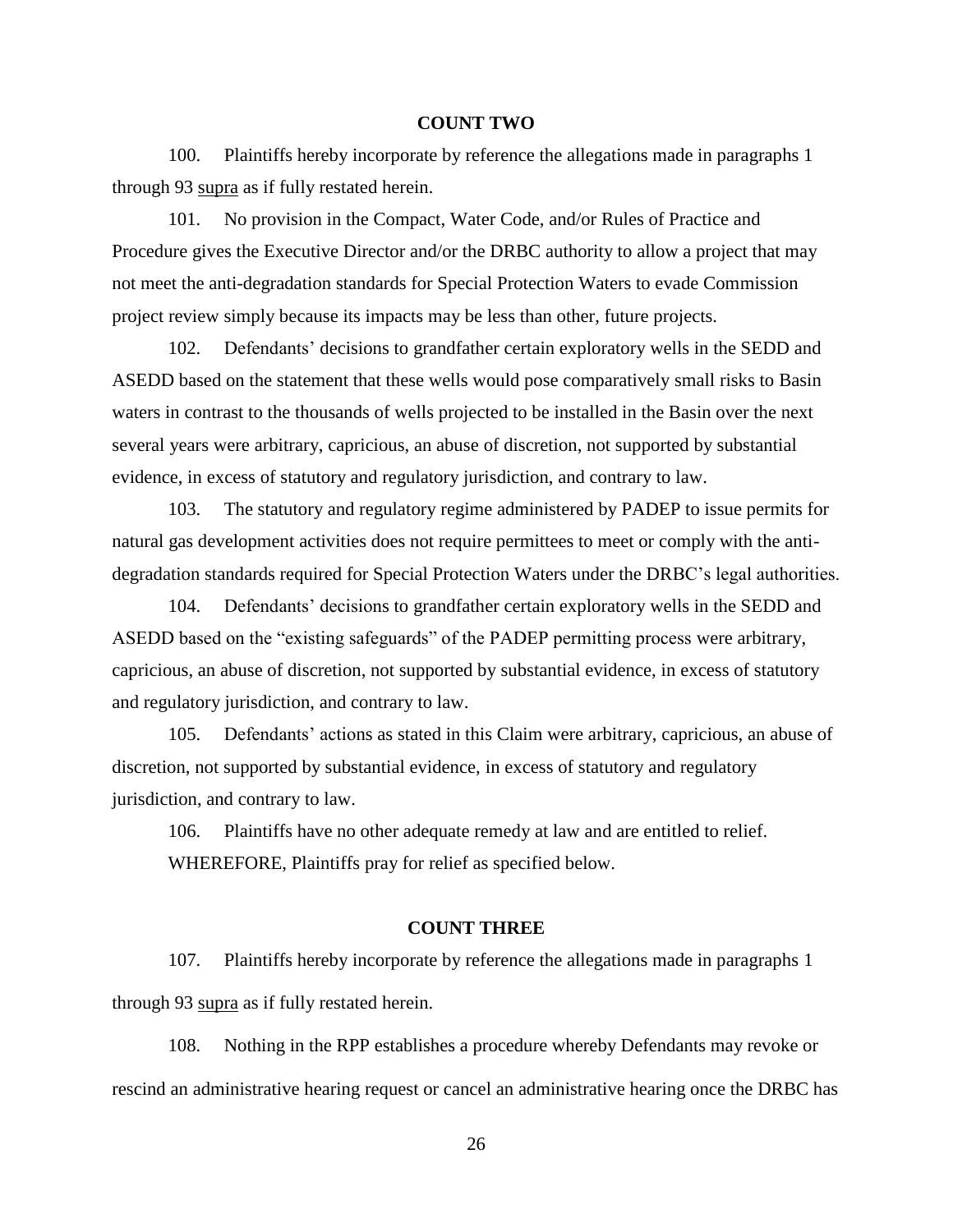granted a timely hearing request.

109. By granting Plaintiffs" hearing requests at the July 14 and September 15, 2010, Commission meetings, and subsequently dismissing Plaintiffs" hearing requests, withdrawing the hearing referral, and terminating the Exploratory Well Hearing via resolution on December 8, 2010, Defendants" actions were arbitrary, capricious, an abuse of discretion, not supported by substantial evidence, in excess of statutory and regulatory jurisdiction, and contrary to law.

110. By denying Plaintiffs" requests for orders to halt the further construction of the exploratory gas drilling wells, Defendants' actions were arbitrary, capricious, an abuse of discretion, not supported by substantial evidence, in excess of statutory and regulatory jurisdiction, and contrary to law.

111. Defendants' actions as stated in this Claim violated Plaintiffs' rights to due process of law.

112. Plaintiffs have no other adequate remedy at law and are entitled to relief as specified below.

WHEREFORE, Plaintiffs pray for relief as specified below.

### **PRAYER FOR RELIEF**

WHEREFORE, Plaintiffs pray for relief as follows:

1. For a declaratory judgment that Defendants" actions as specified in Claims One, Two, and Three were arbitrary, capricious, an abuse of discretion, not supported by substantial evidence, in excess of statutory and regulatory jurisdiction, and contrary to law;

2. For injunctive relief enjoining Defendants to issue an order requiring the exploratory wells grandfathered under the SEDD and ASEDD to be plugged, capped and properly abandoned in accordance with applicable state and DRBC regulations and all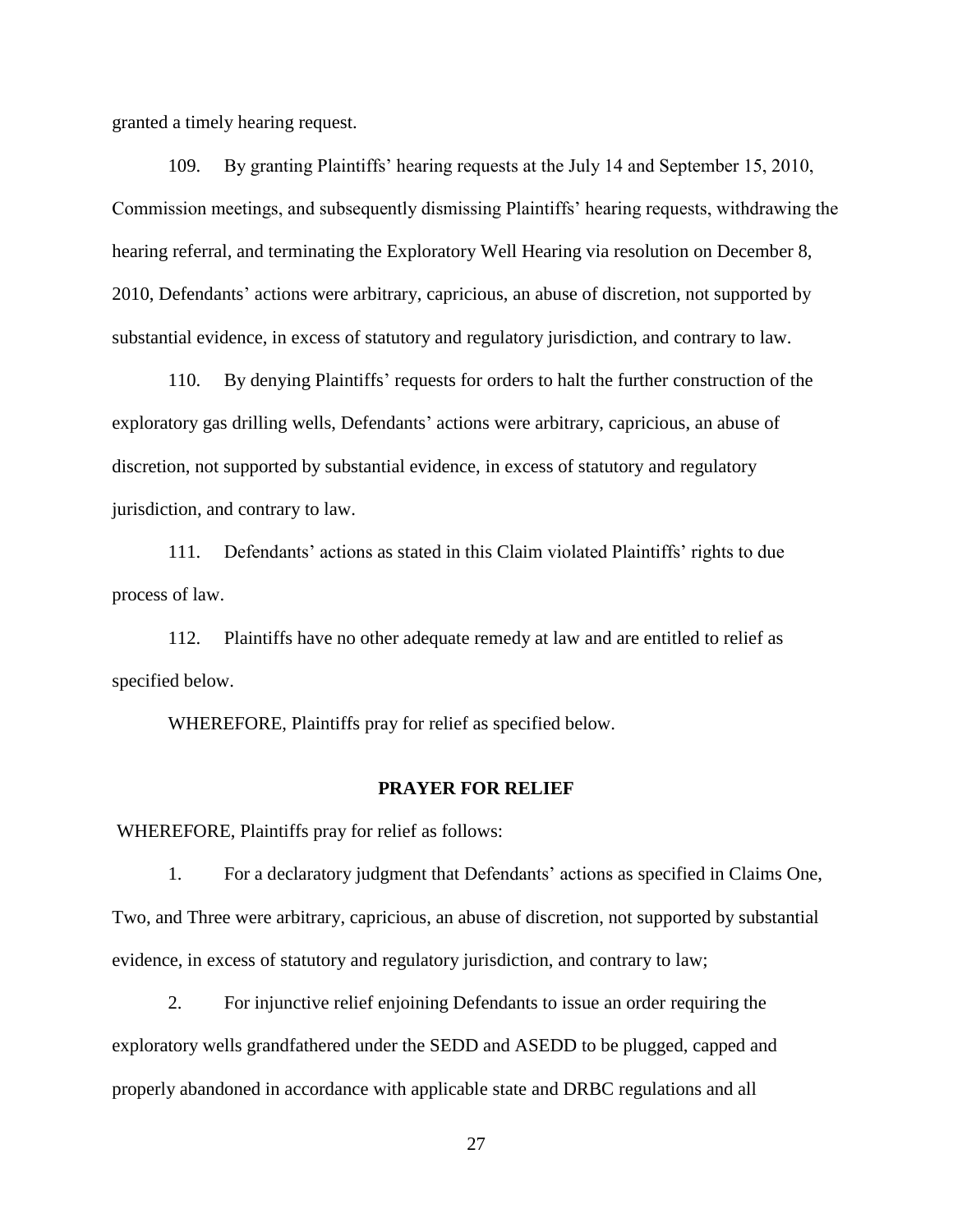appurtenant facilities and construction to be remediated and the well sites restored to pre-existing conditions;

3. For injunctive relief enjoining Defendants to comply fully with all statutory and regulatory requirements under the Delaware River Basin Compact, Water Code, and Delaware River Basin Administrative Manual: Rules of Practice and Procedure in any further actions taken with respect to the exploratory wells grandfathered under the SEDD and ASEDD;

4. For the Court to retain continuing jurisdiction to review Defendants" compliance with all judgments and orders entered herein;

5. For an award of Plaintiffs" costs of litigation, including reasonable attorneys" fees; and

6. For such other and further relief as the Court may deem just and proper to effectuate a complete resolution of the legal disputes between Plaintiffs and Defendants.

Respectfully submitted this  $21<sup>st</sup>$  day of January, 2011.

# **s/ Jane P. Davenport**

JANE P. DAVENPORT Delaware Riverkeeper Network 300 Pond St., 2nd Floor Bristol, PA 19007 (215) 369-1188 x106 (tel) (215) 369-1181 (fax) [jane@delawareriverkeeper.org](mailto:jane@delawareriverkeeper.org)

JORDAN B. YEAGER Curtin & Heefner, LLP Heritage Gateway Center 1980 South Easton Rd, Suite 220 Doylestown PA 18901 (267) 898-0570 (tel) (215) 340-3929 (fax) [jby@curtinheefner.com](mailto:jby@curtinheefner.com)